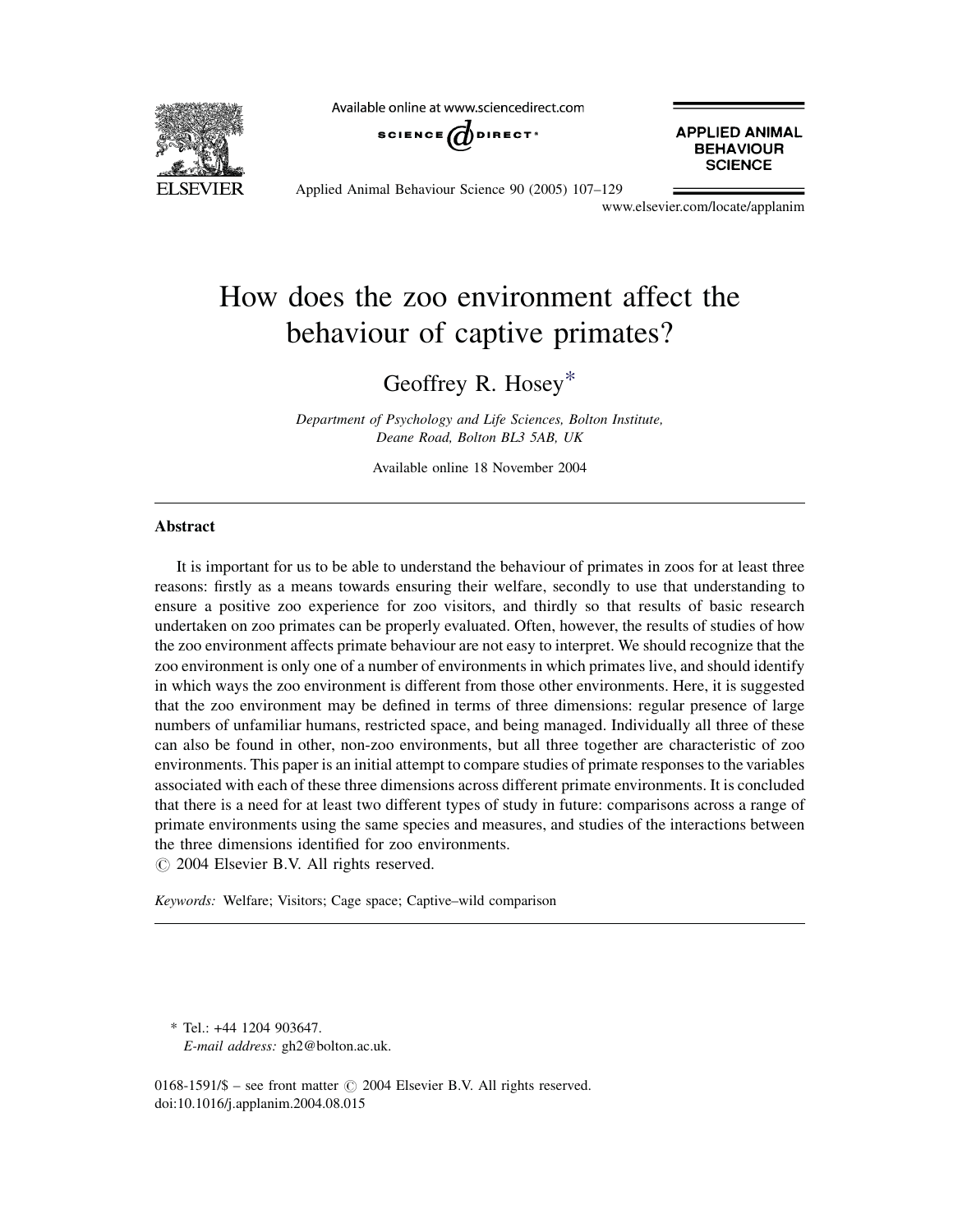#### 1. Introduction

We now know quite a lot about the behaviour of captive primates. The last 20 or so years have seen a great growth in the number of behavioural studies undertaken in zoos; some of this is basic research designed to test theories from ethology and behavioural ecology, but most of it is more applied and designed to tell us something about how captive environments influence behaviour (Hosey, 1997). However, interpreting the results of these studies, particularly those on the influence of the captive environment, can be difficult, for a number of reasons, which are explored below.

One of the difficulties is that it is by no means clear what our benchmark should be for evaluating the behaviours we see in captivity. Early attempts to increase the activity, and decrease the abnormal behaviours, of captive animals, notably by Markowitz (Markowitz et al., 1978; Markowitz and Stevens, 1978; Markowitz and Spinelli, 1986) often involved presenting the animals with operant tasks for a food reward, a process generally referred to as ''behavioural engineering''. This approach was open to criticism that, amongst other things, it did not encourage natural behaviours (Hutchins et al., 1978a,b, 1984), and instead an approach was advocated based on making cage structures and furnishings more ''naturalistic'' in order to promote naturalistic behaviours (Hancocks, 1980; Forthman Quick, 1984; Maple and Finlay, 1989). Clearly, the maintenance of a naturalistic profile of behaviour by captive animals was an important goal (McGrew, 1981; Tilson, 1986), especially if captive-bred animals were ultimately to be released into the wild (Van Hooff, 1986; Redshaw and Mallinson, 1991a,b). However, an associated assumption, that the behaviour of their wild-living counterparts should be a yardstick for us to assess the wellbeing of captive animals, has been questioned (Veasey et al., 1996) on the grounds, among others, that non-performance by captive animals of some of the behaviours shown by wildliving animals does not necessarily indicate reduced welfare. Thus, evaluations based on the welfare of the animals should be used in conjunction with wild-captive comparisons if evaluation of well-being is our goal.

This potentially leads us to a further difficulty, which is about separating out the possible effects of different environments. The problem of defining exactly what ''wild'' means for primates was noted by Bernstein in the first ever International Primatological Society Congress (Bernstein, 1967), and the continuing impact of human activity on primate habitats has probably meant that many of the habitats where studies of wild primates are currently carried out are not really equivalent to each other in terms of the way the animals behave within those environments. At the other end of the wild-captive continuum, we find a common assumption that primates kept in laboratories or primate centres show responses to the captive environment which are equivalent to those shown by primates in zoos. This assumption has not been tested. Somewhere within this wild-captive continuum we also have to accommodate a variety of conditions variously referred to as "feral", "free-range" or ''semi-free range'', and which might include rhesus monkeys on Cayo Santiago (Zorpette, 1995), lion-tailed macaques on St. Catherine's Island (Fitch-Snyder, 1993), and lemurs in large wooded enclosures at the Duke University Primate Centre (Simons, 1986).

The point has often been made that primates show great flexibility and adaptability (see, for example, Lee, 1991) and that zoo environments for them should be somewhere within their range of adaptability (Poole, 1991). However, separating out the effects of the zoo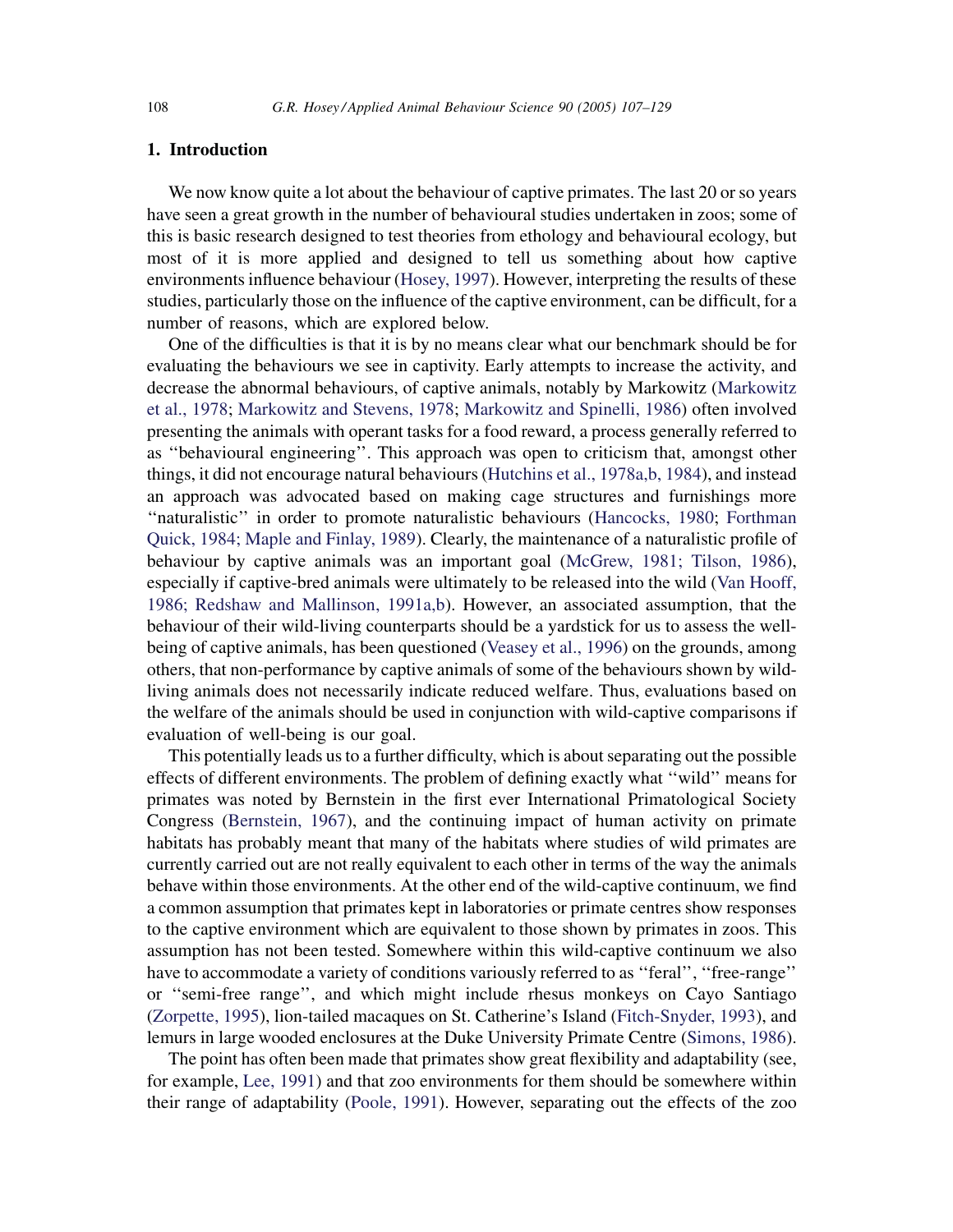environment, and comparing them with the effects of the other environments that freeliving and captive primates might find themselves in, has not been attempted in any systematic way, but is necessary if we are to establish any kind of theoretical framework in which to evaluate the results of our studies on the zoo environment. This paper is a first attempt at making such a comparison.

## 2. Why this question is important

There are at least three reasons why it is important for us to know exactly how the zoo environment, as opposed to other primate environments, affects primate behaviour, and for us to be able to interpret that knowledge within a theoretical framework.

## 2.1. Animal welfare

Maintaining the psychological as well as the physical well-being of their animals is, of course, of paramount importance to zoos. Considerable advances have been made in creating a theoretical and practical framework for understanding well-being and evaluating animal welfare (e.g. Broom and Johnson, 1993; Wiepkema and Koolhaas, 1993; Fraser et al., 1997; Fraser and Duncan, 1998; Appleby and Sande, 2002). Nevertheless, interpreting observations and experimental results remains difficult (Mason and Mendl, 1993), and it seems reasonable that welfare should be assessed in terms of what individual species have evolved to be able to cope with (Barnard and Hurst, 1996). This perspective recognizes that wild-living animals face stressors too, and can experience compromised welfare. Indeed, there is growing awareness that human impact on animal environments and habitats is not just a conservation concern but also a welfare concern (Kirkwood et al., 1994; Sainsbury et al., 1995).

What does this mean for zoo primates? It is generally assumed that the zoo environment is a more extreme one than the other environments in which primates live (with the likely exception of laboratories); this assumption needs to be tested, and in any case we need to know in which particular aspects or variables the zoo environment is extreme. At their most extreme, captive environments can cause abnormal behaviours that are rarely if ever seen in wild environments, such as regurgitation and re-ingestion in gorillas (Akers and Schildkraut, 1985; Lukas, 1999) and stereotyped body rocking in chimpanzees (Pazol and Bloomsmith, 1993). But for at least some abnormal behaviours, it is not captive environments per se which cause the behaviour, but particular aspects of particular captive environments. For example, autoaggression (self-mutilation) can be a significant problem in laboratory-housed primates (Chamove et al., 1984), but in zoo primates does not seem to occur very frequently (Hosey and Skyner, in preparation). Similarly, the effects of maternal deprivation in human-reared chimpanzees can be ameliorated to some extent by bringing the animals into a social group in a zoo environment (Martin, 2002). So to be able to understand how zoo environments affect captive primate welfare, we must identify the particular variables involved and make comparison with a range of other situations.

The other side of this particular coin, of course, is to understand better how variables in the zoo environment can be manipulated to improve the welfare of captive primates.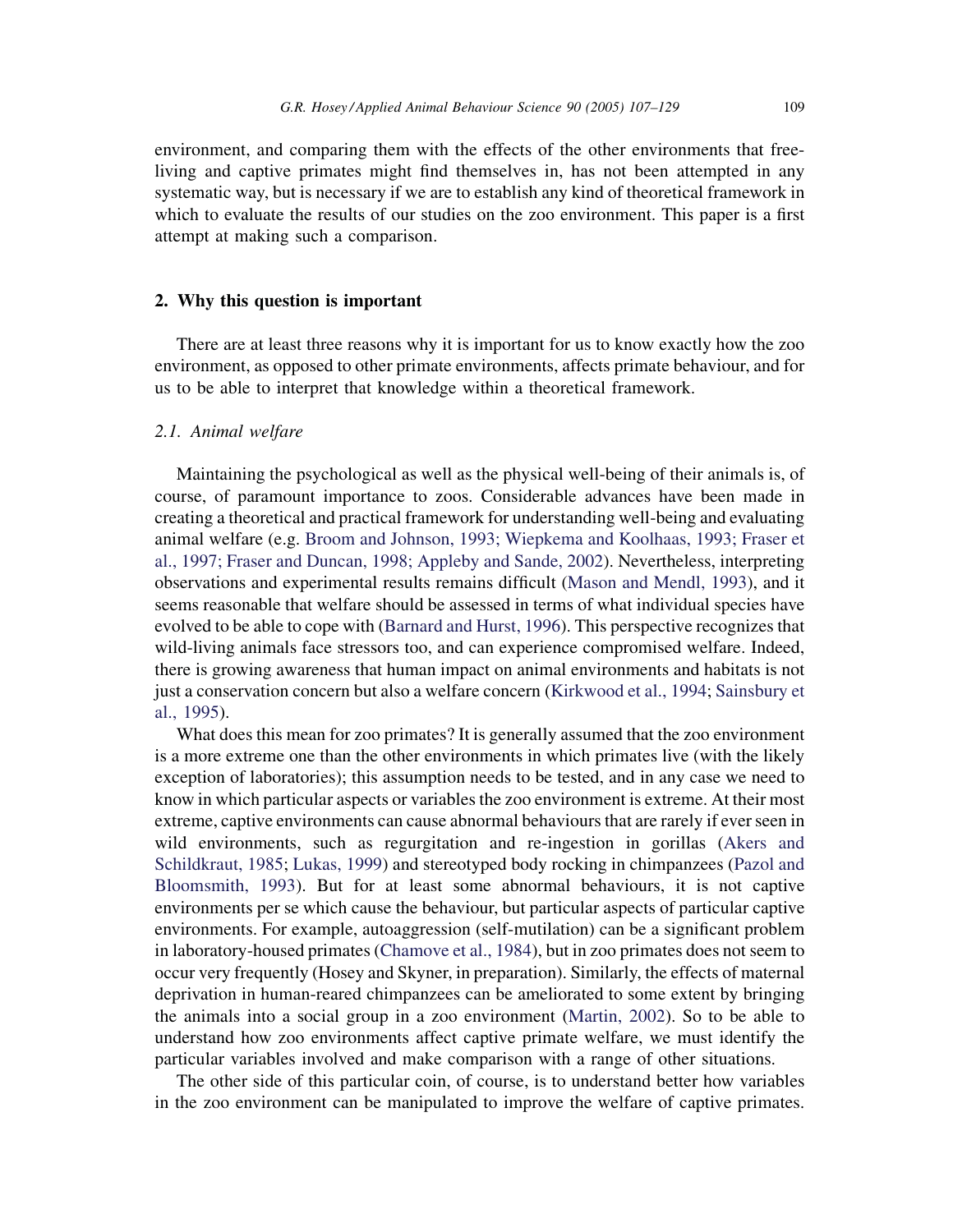There is now an enormous literature on environmental enrichment for primates (see, for example, Reinhardt and Roberts, 1997; Dickie, 1998). For laboratory primates, the aim of enrichment is often to increase the activity of the animals and decrease their abnormal behaviours, and a range of techniques is used which varies from manipulation of the social group to the provision of toys (Kessel and Brent, 1998; Reinhardt, 1990, 2002). Objects may be given to zoo primates for similar reasons (e.g. Rooney and Sleeman, 1998; Renner et al., 2000), but much enrichment for zoo primates is intended to increase their foraging time and associated behaviours (e.g. Shepherdson, 1988; Howell and Fritz, 1999; Vick et al., 2000). Here again, promotion of a behavioural profile similar to that seen in the wild is often identified as the aim of the enrichment (e.g. Lambeth and Bloomsmith, 1994; Britt, 1998). This, however, should ideally be done within a framework which recognizes the behavioural adaptability of many primates and the variety of wild and captive environments in which they live. For example, Melfi and Feistner (2002) found that activity budgets of Sulawesi macaques Macaca nigra were different in different zoos, but were not significantly different from the wild. Therefore, the assumption that zoos represent an extreme environment for primates may not be correct, and should be tested for each species.

# 2.2. The zoo visitor experience

Most zoos, in their mission statements, identify conservation and education as their priorities, and, certainly in Europe and North America, actively pursue those goals. These goals are much wider than just, on the one hand breeding rare species with a view to eventual re-introduction to the wild, and on the other hand providing the public with information about exotic species. For both goals, awareness-raising and attitude changing are also important, as the perceptions many people have of zoos are often negative (Finlay et al., 1988; Reade and Waran, 1996). Attitudes to conservation and awareness of the lives of animals can be improved when people have a positive zoo experience, ideally including close contact with animals (Kidd et al., 1995; Kreger and Mench, 1995; Swanagan, 2000). Providing naturalistic, well-designed cages (Coe, 1985) and suitable environmental enrichment (Robinson, 1998) can play a large part in this process, by making it more likely that zoo visitors will see active animals doing natural behaviours in an appropriate habitat. Allowing close contact and even interaction between zoo visitors and free-ranging primates is now a feature of several zoos, notably Apenheul (Mager and Griede, 1986) and Vallee des Singes (Vermeer, 2000), and on a smaller scale has been introduced in otherwise conventional zoos like Blackpool (Webster, 2000). Zoo visitor attitudes can become more positive and people's interest in the animals increased when they encounter free-ranging primates (Price et al., 1994), and in this respect the animals act as ''ambassadors'' furthering the conservation cause (Vermeer, 2000). Primates have also been used as living demonstrations (Povada, 2000), and those that promote live animal presentations in zoos also use the term ''ambassadors'' (Gates and Ellis, 1999) to describe them. Live demonstrations do have educational benefits (Heinrich and Birney, 1992). Mixing animals and people need not conflict with the need to maintain for future re-introduction viable naturalistic populations with behavioural profiles like those seen in the wild, as managed captive breeding can lead to production of surplus or non-breeding animals (Glatston,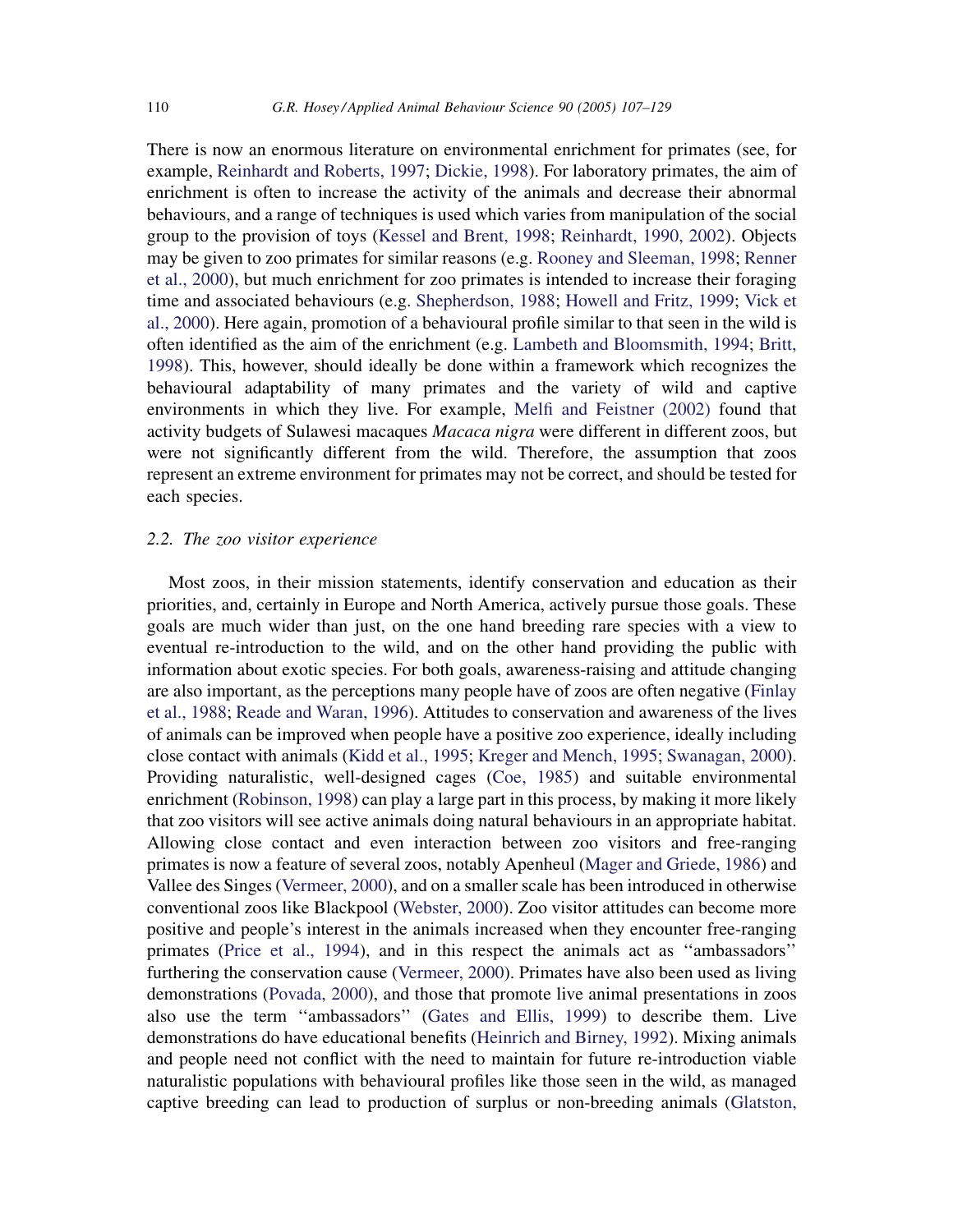1998), and provided that their welfare is not compromised, it is perhaps less necessary that these animals maintain a wild-type profile of behaviour. Again, comparison with a range of other primate habitats will help us to evaluate the behaviour of primates used by zoos as ambassadors, and perhaps allow zoos to provide an experience which is enriching for both the human and non-human primates.

## 2.3. Behavioural research

Despite the popular myth that worthwhile behavioural research is not possible in zoos because they are such an artificial environment, in reality not only is a substantial amount of good research undertaken on zoo-housed animals, but much of it has made important contributions towards developing and testing theory in behavioural biology. An advantage of zoo primates is that the observer can detect subtle behaviours which may well be missed in the wild. For example, long-term studies of chimpanzees at Arnhem (de Waal, 1978, 1982, 1984; de Waal and Van Hooff, 1981; Preuschoft et al., 2002), and Japanese macaques at Rome Zoo (D'Amato et al., 1982; Scucchi et al., 1988; Schino et al., 1993) have been instrumental in refining our knowledge of group dynamics, post-conflict behaviour, alliances and coalition formation in primates. Similarly, unusual behaviours such as tool use by gorillas (Nakamichi, 1998), bonobos (Gold, 2002) and orangutans (O'Malley and McGrew, 2000); predation by woolly monkeys (Stearns et al., 1988) and lemurs (Jolly and Oliver, 1985; Glander et al., 1985); and fruit smearing by chimpanzees (Fernandez-Carriba and Loeches, 2001) may represent behaviours which also occur but are rarely seen in the wild.

Undoubtedly, the results of behavioural studies on zoo primates must be interpreted in the context of the possibility that the zoo environment has affected the animals' behaviour. That such effects on behaviour can contaminate behavioural studies is just an assumption, and needs to be tested. Testing the assumption can show, as with the Sulawesi macaques studied by Melfi and Feistner (2002), that zoo groups may not differ from wild ones in their overall activity budgets. Nevertheless, there may be other ways in which zoo groups do differ from wild ones, and it is important to compare zoos with a range of other primate habitats so that these differences can be evaluated within an appropriate framework.

#### 3. Defining the zoo environment

The first step in comparing primate responses to the zoo environment with their responses to other environments is to identify exactly what are the independent variables associated with the zoo environment. It is possible, probably likely, that primate behaviour is affected not by any single variable, but by a number of zoo-related independent variables acting together. For this reason, we need to distinguish the zoo environment from other environments in which primates live. This is not as easy as it might at first seem. Some primate research centres, for example, have many superficial similarities to zoos, but might differ from them in some important variables. I propose the following three dimensions to define the zoo environment and distinguish it from other primate environments: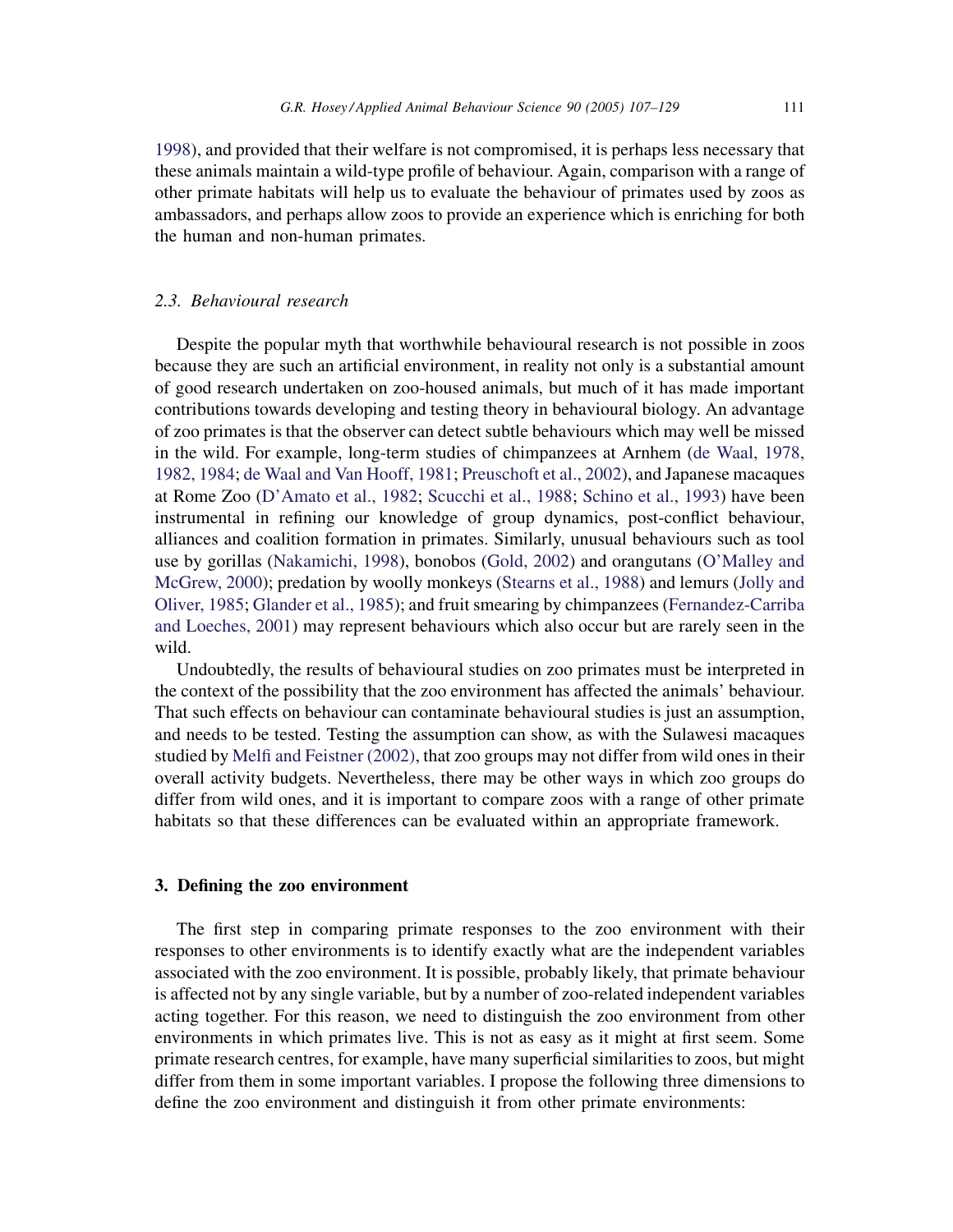- 1. The chronic presence of human visitors. By this, I mean the frequent (usually daily) arrival of large numbers of people who are unfamiliar to the animals. This, then, would exclude most primate centres, where the animals are routinely exposed only to humans who are more-or-less known to them, and groups of unknown visitors are rare.
- 2. Restricted space. The physical space available to even the most naturalistic groups of zoo primates is usually much less than they would range over in the wild.
- 3. Being managed. Most aspects of the life histories of zoo primates are managed to some extent by humans. Group membership, spatial accommodation, feeding routine, health and reproduction are all largely outside the animals' control.

Having identified these three dimensions, we can now look more closely at some of the variables associated with each one in comparison with non-zoo primate environments.

# 4. Presence of zoo visitors

In order to achieve their mission objectives and also to be financially viable, zoos must not only admit the public but must also give them an enjoyable and positive experience based upon seeing and perhaps even interacting with active, healthy animals. If the presence of those visitors causes an animal to retreat, become hidden or immobile, become stressed, or start to show abnormal behaviours, then there is a very clear problem.

Research of the past 20 or so years has not given a completely consistent picture of what effect zoo visitors have on captive primates, but in general the results of most studies can be interpreted that most zoo primates find the presence of large active groups of visitors to be stressful (Hosey, 2000). Thus, for example, across a range of primate species housed in traditional cages, the animals increased their locomotory activity and audience-directed behaviours when active audiences were present (active audiences being those where at least one person attempted to interact with or draw the animals' attention), but were not significantly affected by passive audiences (Hosey and Druck, 1987; Mitchell et al., 1992c). If intra-group interactions were examined, it was generally found that agonistic behaviours increased and affiliative (e.g. grooming) behaviours might increase or decrease under audience conditions (Glatston et al., 1984; Chamove et al., 1988; Perret et al., 1995; Wormell et al., 1996; Birke, 2002). However, such changes have not been seen in all studies (Fa, 1989; Lukas et al., 2002). A detailed series of studies undertaken by Mitchell et al. (1990, 1991a,b, 1992a,b) on golden-bellied mangabeys showed that the animals increased visitor-directed and within-group aggression when audiences were present, but affiliative behaviours were largely unchanged. Furthermore, the male and female monkeys directed their aggression to different targets among the human audience, implying that the animals viewed humans as agonistic competitors.

It was suggested long ago by Morris (1964) that visitors might provide zoo animals with welcome variability in an otherwise monotonous existence, but the possibility that audiences might be enriching for some zoo primates has not really been tested. However, the green monkeys in Fa's (1989) study, which showed no visitor-related increase in agonism, were extensively thrown food by members of the public; similarly Cook and Hosey (1995) found that chimpanzees were willing to enter into fairly long interaction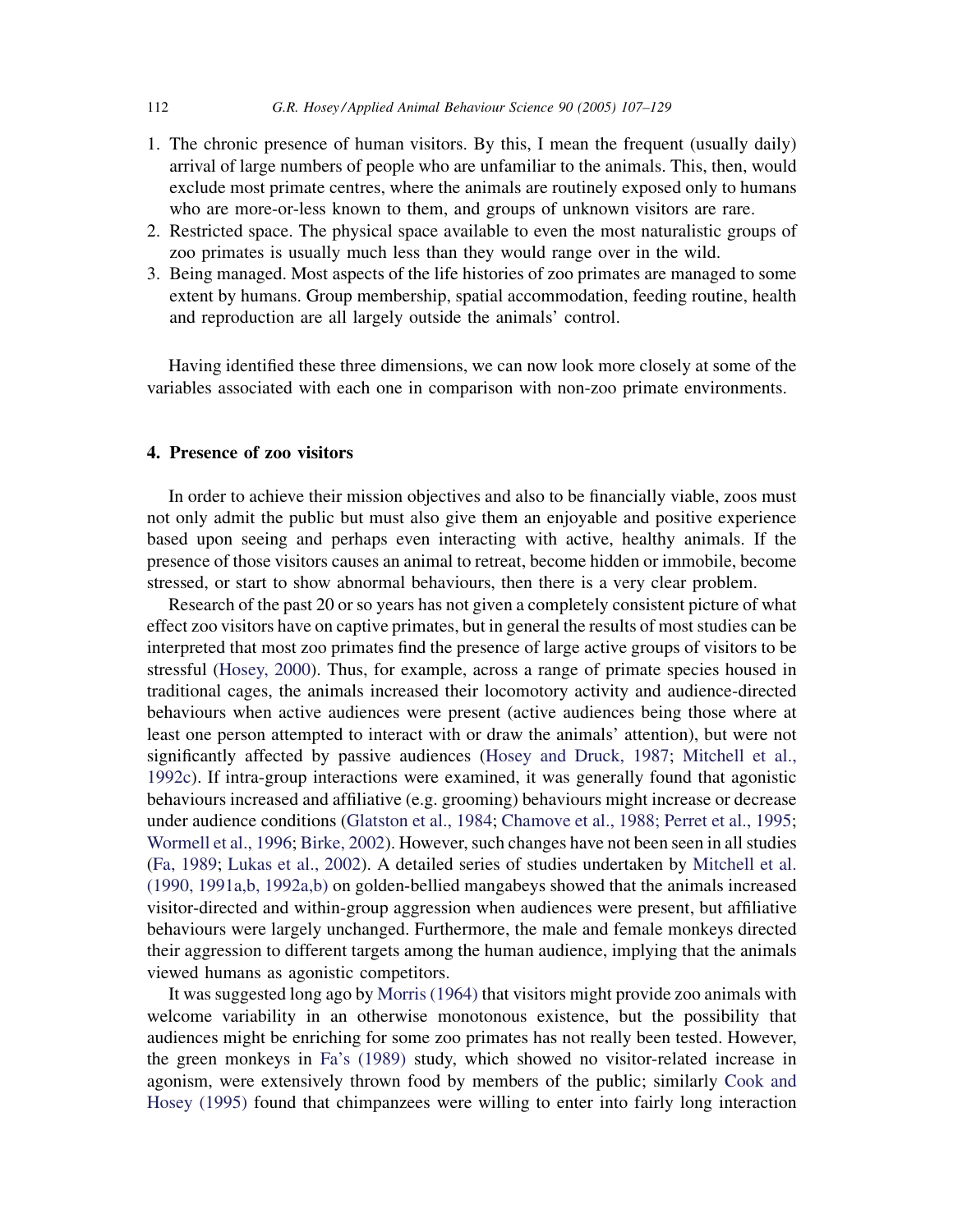sequences with members of the public, when the only apparent reward was an occasional piece of food being thrown.

There is a clear need for more audience studies to be undertaken with primates in more modern naturalistic cages, and indeed with those allowed to free-range in the zoo; in both cases, we might expect from casual observation that the animals would find the presence of people less stressful. We must also recognise that audience presence is a condition rather than a variable, and must try to identify what particular variables of the human audience cause which, if any responses. Data so far implicate audience activity (Hosey and Druck, 1987; Mitchell et al., 1992a) and noisiness (Birke, 2002).

We should also note that exposure to a human audience, both in terms of chronic large crowds and in terms of occasional short exposure, is by no means a condition that only zoo primates experience. On Gibraltar, non-captive barbary macaques Macaca sylvanus are exposed at one site to visitor densities of 238,000/ha/year and are routinely fed by visitors as well as being provisioned by the army (Fa, 1991, 1992). There are few data on changes in the animals' behaviour when the public are present, but levels of visitor-directed aggression are high, mostly as a consequence of people being bitten by monkeys they have provoked (Fa, 1992). In comparison, Fa (1992) reports that people-directed aggression is very low in semi-natural macaque enclosures elsewhere in Europe; he also points out that feeding by the public has had an adverse effect on the reproduction of the Gibraltar macaques, and warns of the possibility of this as well as visitor-directed aggression in zoo primates (Fa, 1989).

Other places where non-captive primates are exposed to large numbers of human visitors include some temples in Asia. For example, Small (1998) compared long-tailed macaques Macaca fascicularis at three different tourist temples in Bali, and found differences between them in the amount of aggression they showed to humans; they were particularly aggressive at a temple where ''tourist guides'' acted aggressively towards them. In Indian cities, the rhesus macaques Macaca mulatta scrounge and beg for food, and are generally tolerated by the human population (Southwick and Siddiqi, 1998). The lesson from Gibraltar, Bali and India would seem to be that close proximity between human and non-human primates need not be stressful for either, but that the introduction of feeding by the audience has the potential, unless properly managed, of resulting in increased intragroup and visitor-directed aggression, not to mention possible long-term reduction of the animals' fertility and impairment of health.

Non-captive primates who do not live in proximity to human settlements may also receive regular human visitors, but not in the numbers seen at zoos and tourist sites. Few studies have collected systematic data on the responses of these animals to human visitors. Tutin and Fernandez (1991) found that gorillas responded to sudden human presence mostly with curiosity, and chimpanzees mostly with flight; they interpreted the animals as perceiving humans initially as unfamiliar species rather than as potential predators or competitors. Subsequent encounters with humans could be negative or neutral, but were not positive. A later study by Werdenich et al. (2003) found virtually the opposite response pattern for the two species, but pointed out that other variables, such as the activity of the observers, could influence this. In general, however, gorillas appear to habituate more readily than chimpanzees to the presence of human observers in wild populations when provisioning is not used (Tutin and Fernandez, 1991). The meagre data from wild primates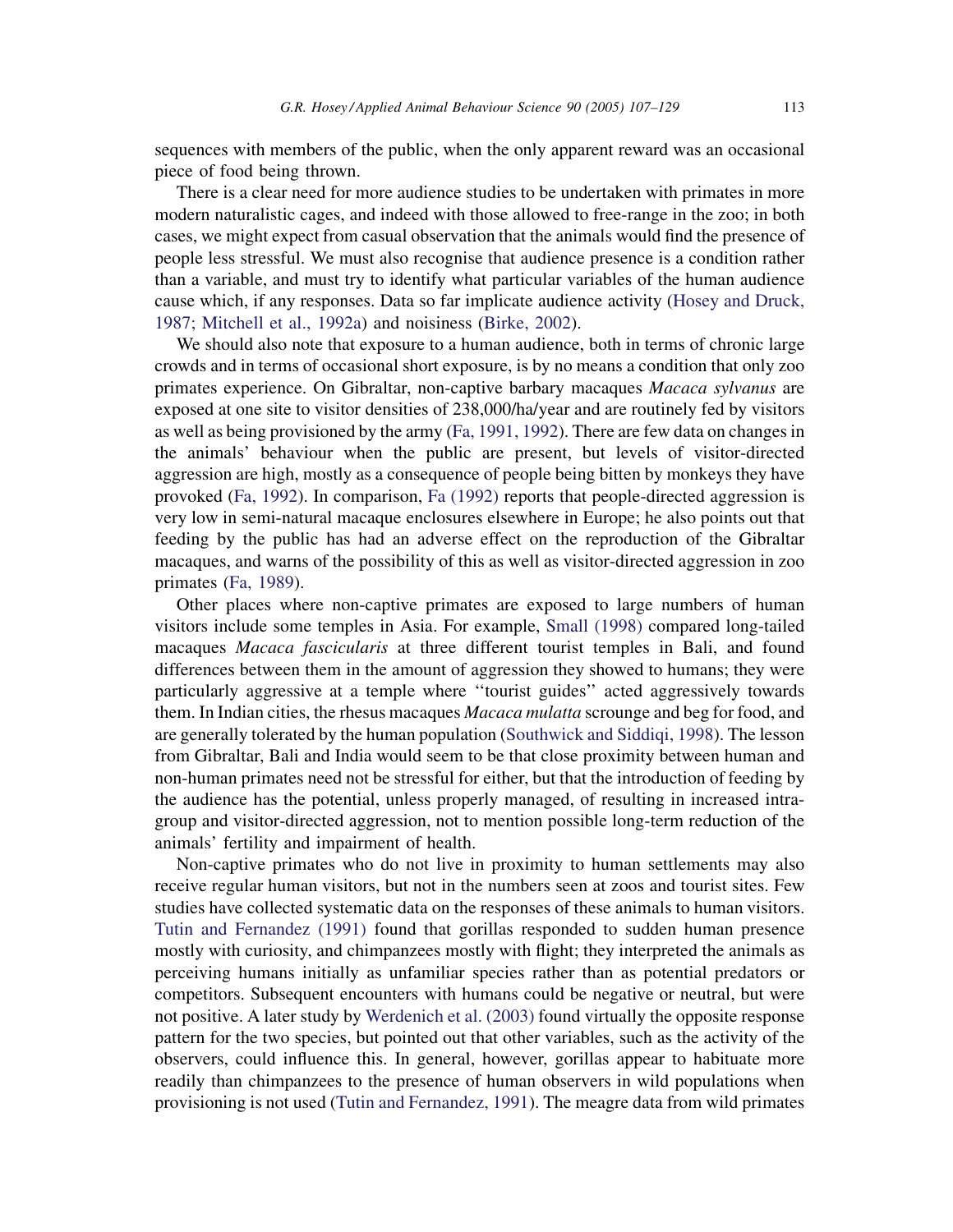do not, unfortunately, allow us to make any worthwhile comparisons which would give us insights into the habituation of zoo primates to their human visitors.

There are, however, a small number of studies on responses of primates to humans in captive, non-zoo conditions. In one study (Clarke and Mason, 1988), three different macaque species were subjected to the passive presence of a single human observer, with a number of different behavioural measures being taken. The animals, normally housed in groups in outdoor enclosures were housed in individual cages in a primate room for the experiment. The results, along with the results from physiological studies (Clarke et al., 1988) allowed the three species to be characterised as reactive and fearful (crab-eating macaques), aggressive (rhesus macaques) or affiliative (bonnet macaques). What this tells us is that different species are likely to respond to a stressor in different ways, so we should not expect a uniform response pattern to human audiences across all the different primate species that are kept in zoos.

Primates housed in research facilities, like those in zoos, are exposed to chronic human contact from familiar humans, but, unlike zoos, do not daily encounter large groups of unfamiliar humans. Thus, there is less opportunity than in zoos for the animals to habituate to unfamiliar visitors, so a comparison between zoos and research centres would be an ideal way of looking at the extent to which captive primates do habituate to their audiences. Unfortunately, such a comparison has yet to be made, though there are some data from chimpanzee colonies which suggest that zoo animals do habituate to some extent. Maki et al. (1987) found that intra-group and visitor-directed aggression were high among the chimpanzees at a research centre in Texas on days when visiting scientists and students were touring the centre. Subsequent analysis of laboratory records showed that there were, on average, three times as many episodes of wounding among the chimpanzees in periods (weekdays) when human activity was greatest, compared to weekends (Lambeth et al., 1997). Others have observed that laboratory chimpanzees show vigorous aggressive displays to unfamiliar intruders, and that these can be reduced by changing the design of the cage (Rumbaugh, 1988). Data from these studies do not permit direct comparison with zoo chimpanzees, but in those studies where zoo chimpanzee responses to human visitors have been examined (Cook and Hosey, 1995; Perret et al., 1995; Wood, 1998) such high levels of aggression have not been seen.

From all of these studies, we can make some tentative conclusions about audience presence, though we should at the moment regard these as no more than working hypotheses. Clearly more studies are needed to test these and establish them more firmly:

- (a) Different species of wild-living primates probably respond to humans in different ways, perhaps reflecting different social organisations and different typical species responses to environmental events;
- (b) In some situations, some wild-living primates live in close proximity to humans and may encounter and interact with them regularly. Often food appears to be the motivation for contact in these situations;
- (c) Both captive and non-captive primates appear to habituate to humans they encounter regularly, and perhaps also in some situations (e.g. zoos, tourist areas) to those they do not. The extent of this habituation may also depend as much on species-typical response patterns as on the amount of exposure to humans.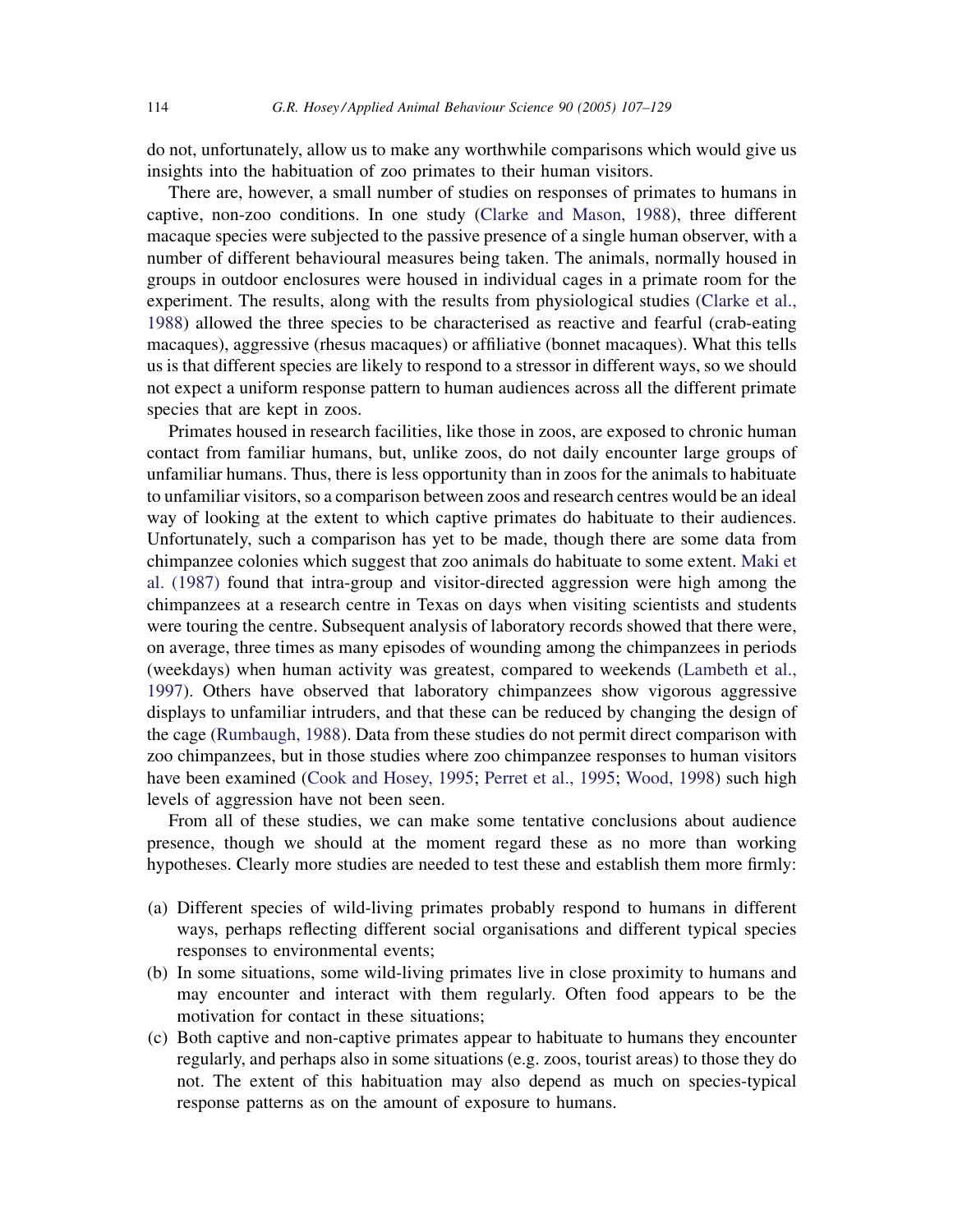We can perhaps add that altering the conditions of captivity (e.g. through naturalistic enclosures, allowing free range, etc.) to give the animals more control over their encounters with humans is likely to make the whole process of habituating to, interacting with, and coping with humans a much easier and less stressful one for the animals, though currently there are no direct data to support this suggestion.

## 5. Restricted space

For many people, one of the most negatively perceived features of the zoo environment is the restricted space afforded to the animals, a perception often expressed in terms of the confinement of the animals and their inability to roam as they do in the wild (Rhoads and Goldsworthy, 1979; Finlay et al., 1988). Again, as with the presence of human visitors, a comparison of different primate environments shows that the effects of physical space are more complex than this suggests, and interpretation of studies can be difficult. Here again, we must recognise that captive and non-captive primates can live in a variety of situations and that not all of them afford the animals unrestricted space. For example, ring-tailed lemurs *Lemur catta* have now been studied at the Berenty Reserve in southern Madagascar for some 40 years. However, during that time the troops have maintained virtually the same home ranges and core areas (Jolly and Pride, 1999; Mertl-Milhollen, 2000), so to that extent the animals are still constrained by boundaries of some sort. However, it is also likely that different species, with different ranging patterns in the wild, will have different responses to restricted space in captivity, as appears to be the case in carnivores (Clubb and Mason, 2003).

As with audiences, there are a number of variables associated with the space that primates occupy. Early studies considered that crowding, which could be achieved experimentally by reducing the physical space or by increasing the number of animals, would result in elevated levels of aggression. Most of these studies were laboratory-based, although at least one (Southwick, 1967) was undertaken in a zoo, but in a restricted area where presumably the public were not allowed access. Space reduction was only one of Southwick's manipulations with his rhesus monkey group, and it did indeed result in increased aggression. However, his overall conclusion was that social changes had a much greater impact on levels of intra-group aggression than environmental changes. A similar experiment by Alexander and Roth (1971) on Japanese macaques housed at a primate centre also showed increased levels of aggression when space was reduced, but suggested that the most severe aggression was related more to the change of being put into an unfamiliar enclosure than to the space reduction per se. Novelty is an important confounding variable and is often more responsible for behavioural change than changes in the physical size of the cage (Nash and Chilton, 1986). A series of experiments on pigtailed macaques (summarised in Erwin, 1979, 1986) at a primate centre also failed to find a simple connection between aggression and space; indeed the animals showed more aggression when two rooms were available than only one. Again, social variables seemed to interact with the spatial variables.

What about primates in zoos? Waterhouse and Waterhouse (1971) studied the rhesus macaque group in the Monkey Temple at Bristol Zoo, and found a mean of 4.4 fights per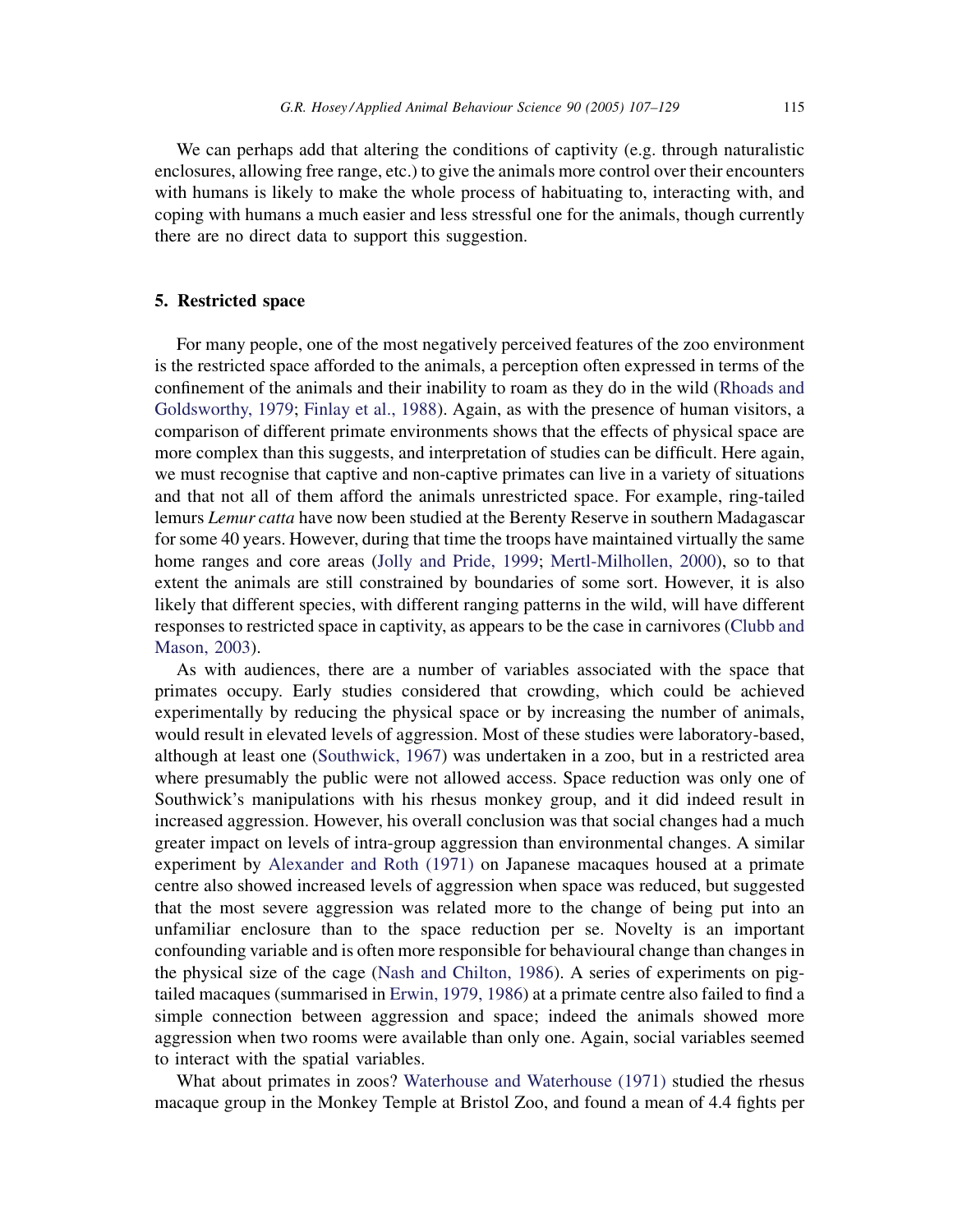hour when 41 animals were present, but only 1.5 fights per hour when half the animals had been removed. They considered that fighting was a social pathology in response to overcrowding. However, extensive study of the chimpanzees in the naturalistic enclosure at Arnhem showed that aggression rose only slightly when the animals were crowded, and they used other social behaviours to maintain amicable social relationships when threatened by crowding-induced stress (Nieuwenhuijsen and de Waal, 1982). We now know much more about the behaviours many primates use to avoid the damaging effects of aggression (e.g. reconciliation, consolation, avoidance) and can see that these allow captive groups to live relatively peacefully in restricted space (de Waal, 1989; de Waal et al., 2000). Other observations also imply that primates cope behaviourally with crowding; for example Kummer (1982) mentioned that hamadryas baboons, when transported in pairs in small cages, typically sat facing away from each other, which might be interpreted as a conflict avoidance strategy.

The physical dimension of the space is not the only variable associated with space that has any significance for primates. Several studies have shown that the complexity of the space is more important than its size. Wilson (1982), for example, measured the activity of animals in 43 groups of gorillas and 68 groups of orangutans in 41 different zoos. The best predictors of activity in the groups were number of animals and the presence of objects rather than enclosure size, usable area or feeding frequency. A further study by Perkins (1992) looked only at orangutans and used multiple regression to identify important variables. She concluded that providing large enclosures which contained a lot of movable objects and provided social opportunities for the animals promoted higher levels of activity in the orangutans.

Complexity of space is usually increased by the provision of structures, with the naturalistic environment being the clearest attempt to provide structural complexity similar to that seen in the wild. This can result in spatial use of the enclosure very similar to the use of space seen by animals in the wild. For example, in a naturalistic enclosure with high moulded trees and vines but a flooded floor, orangutans spent most time sitting and reclining in the upper canopy and avoided the floor (Hebert and Bard, 2000). Surprisingly, few studies have tried to identify exactly how much use animals make of the space or structures in their enclosures, and sometimes the results can be surprising. Gorillas, for example, often prefer to spend time close to their holding buildings (Ogden et al., 1993; Stoinski et al., 2001a,b), and in one zoo have been estimated to spend 50% of their time in less than 15% of the exhibit (Stoinski et al., 2001a,b). Nevertheless, in both these studies the gorillas showed strong preferences for areas near structures, such as trees and rocks. Among four female chimpanzees on a zoo island exhibit, each had a preferred site where they spend most time (Bettinger et al., 1994). Even in laboratory cages, which usually have less space and structural complexity than zoo enclosures, animals' use of cage space is often not uniform. Chimpanzees in laboratory cages, for instance, prefer levels above the cage floor (Goff et al., 1994) and may also prefer perimeter areas and even smaller cages (Traylor-Holzer and Fritz, 1985).

If cage complexity is so important to captive primates, then increasing the complexity of their enclosures should have measurable effects on their behaviour consistent with both improved welfare and a more naturalistic profile of behaviour. A very large literature suggests that this is the case, with complexity being increased by structural changes to cage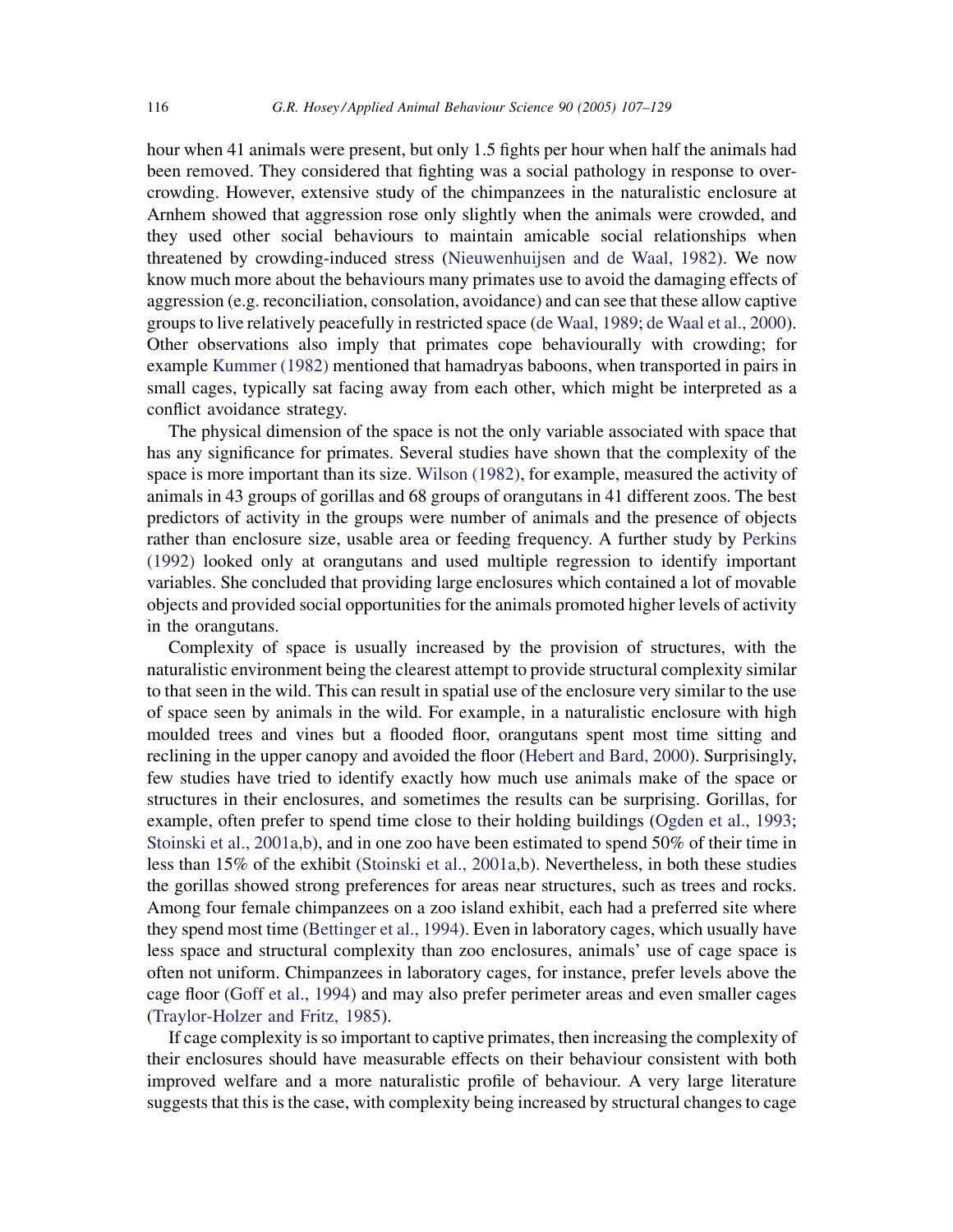furnishings and substrates (e.g. Anderson and Chamove, 1984; McGrew et al., 1986; McKenzie et al., 1986; Zucker et al., 1991; Bayne et al., 1992; Brent, 1992; Ludes-Fraulob and Anderson, 1999), by moving animals from indoor to outdoor enclosures (e.g. Clarke et al., 1982; Macedonia, 1987; Chamove and Rohrhuber, 1989; O'Neill et al., 1991; Jensvold et al., 2001), by moving animals into more naturalistic enclosures (e.g. Goerke et al., 1987; Ogden et al., 1990; Chang et al., 1999) and by releasing animals into free-range (Price et al., 1989; Price, 1992; Garrison and White, 1993).

What these and other similar studies tell us is that restricted space per se need not be a welfare problem and need not lead either to the loss of species-typical behaviours or the acquisition of abnormal behaviours provided that the components of the space (particularly structural complexity) are appropriate and give behavioural opportunities. Thus, we may question, in terms of restricted space being a dimension of the zoo environment, whether the best zoo enclosures are particularly different at all from non-captive environments, at least in terms of the behaviour of the animals that occupy them. Certainly, the Sulawesi macaque groups studied in zoos by Melfi and Feistner (2002) did not differ significantly in their activity budgets from animals in the wild. Similarly Little and Sommer (2002), who studied a group of Hanuman langurs Presbytis entellus in a traditional cage and again after a move to a new style naturalistic enclosure, found that while there were behavioural changes, in fact the activity patterns in both kinds of housing were within the range of variation seen in the wild. More direct wild-captive comparisons of this sort are needed, over a variety of captive and non-captive environments, and using additional measures, since some behavioural change is not reflected in activity budgets.

## 6. Being managed

Most aspects of the lives of zoo primates are managed to some extent by humans, and this can have considerable impact on their behaviour. Being managed, of course, is also a significant feature of the lives of laboratory primates, and it is likely that the impact of management on their behaviour is somewhat different from that of zoo primates because of the differences in the other two dimensions, presence of public and amount of space. It should, however, be remembered that many populations of primates that are regarded as wild or free-range are also managed to some extent, because they are pests, or of conservation importance, or of tourist interest, or of research interest. Examples of management of these populations include provisioning of macaques for tourist and research purposes (e.g. Fa, 1991; O'Leary, 1996; Hill, 1999), capture of animals for marking and measurement (e.g. Altmann, 1962) and veterinary procedures (Laudenslager et al., 1999) and maintenance of free-living or provisioned populations in areas where they may or may not be native (e.g. Peignot et al., 1999; Dierenfeld and McCann, 1999).

For many people, the most obvious way in which zoo and laboratory primates lead different lives from their wild counterparts is in the fact that they are supplied with regular food, and therefore do not need to spend time finding food. Traditionally food has been presented to captive primates in a ready-processed form, and low foraging and feeding times are often found in their activity budgets compared to those in the wild (e.g. Britt,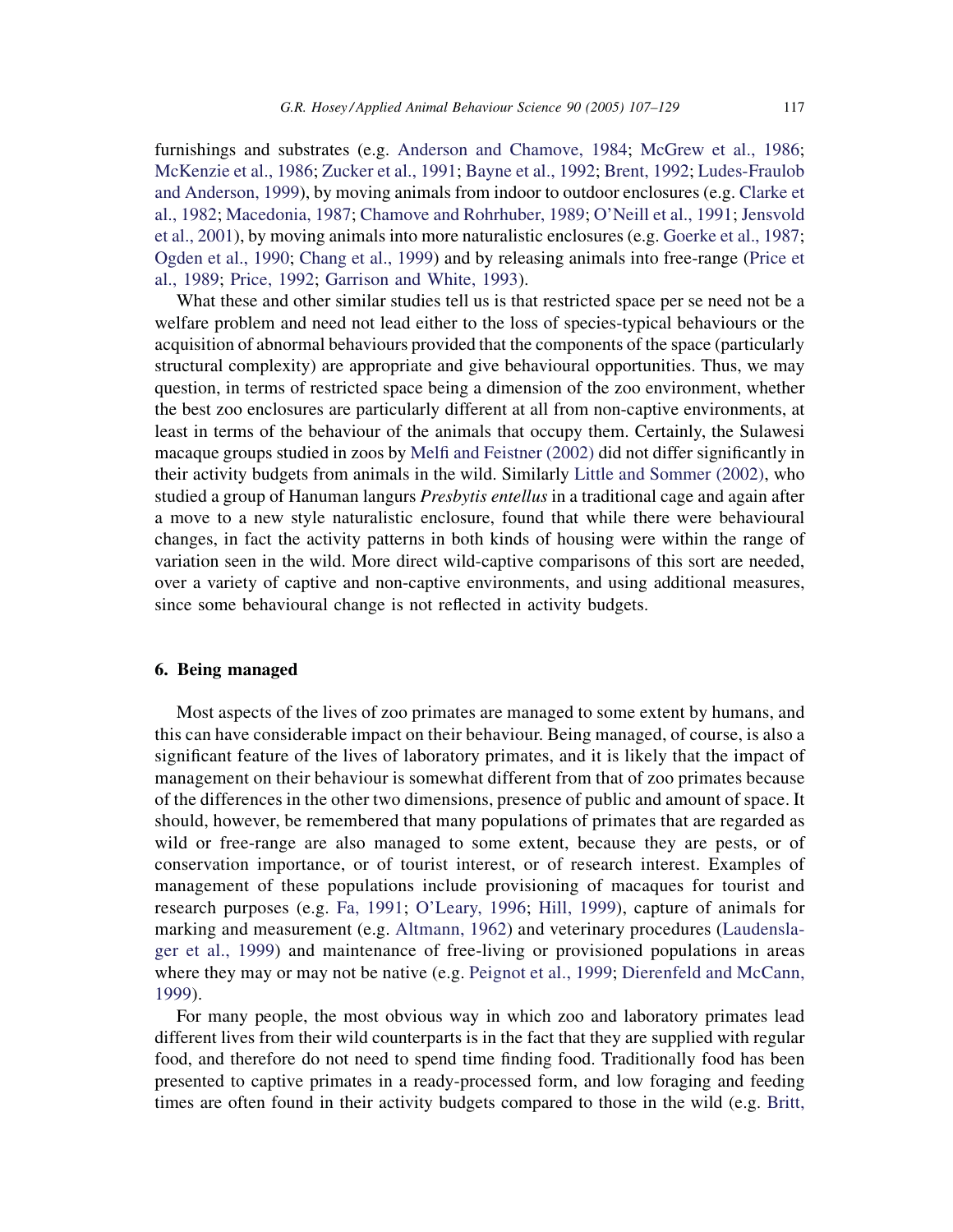1998). Changing the way food is presented, for example by supplying whole rather than chopped fruit (Smith et al., 1989), scattering food in the substrate (Anderson and Chamove, 1984) and providing opportunities that the animals get in the wild (McGrew et al., 1986), can significantly change behaviour in a more naturalistic direction. Another behavioural change in captive primates related to feeding is pre-feeding agonism, for example in baboons (Wasserman and Cruikshank, 1983) and chimpanzees (Howell et al., 1993). Attempts to manage pre-feeding agonism include the use of unpredictable feeding schedules (Bloomsmith and Lambeth, 1995) and positive reinforcement training (Bloomsmith et al., 1994), though these techniques have generally been tried with laboratory rather than zoo primates. Zoo primates may also be exposed to foods that are not a part of their normal natural diet (Nijboer and Dierenfeld, 1996; Campbell et al., 2001), which may have consequences for their behaviour. Finally, diets in captivity may lead to obesity, resulting in animals that are heavier than their wild counterparts (Schwitzer and Kaumanns, 2001), which again may have behavioural consequences. As with the other variables we have considered, these aspects of feeding management can also be found in non-captive primates. For example, vervet monkeys living in Entebbe who have access to human food show more time resting and less time feeding than their ''wild'' counterparts (Saj et al., 1999); provisioned groups of Japanese macaques show greater agonism and differences in other social behaviours compared to unprovisioned groups (Hill, 1999), but also show more innovative behaviours (Huffman and Hirata, 2003); and ring-tailed lemurs and lion-tailed macaques living free-range on St. Catherine's Island eat a variety of native plants that they would not encounter in their original environments (Dierenfeld and McCann, 1999).

Another way in which zoo primates are managed, and may therefore show behavioural change, is through changes to cages, changes to group composition, and proximity to other species. The effects of changes to cage furnishings or design, or moves to new enclosures, are most studied when they involve enrichment or a move from a traditional to a naturalistic enclosure (see previous section). Recently, several studies have advocated regular moving of animals between enclosures as a way of increasing activity and enclosure use. This can involve different groups of the same species, for example gorillas (Lukas et al., 2003), where the regular alternation of enclosures may simulate, among other things, ranging behaviours seen in the wild; or different species may be rotated, as in the study by White et al. (2003), which involved orangutans and siamangs as well as tapirs, tigers and babirusa. More species-typical behaviours were seen, and the animals were affected by whoever had previously been in the enclosure. Thus, animals may, for example, be exposed to scents of their predators or their prey, and the effects and welfare implications of this have hardly been studied. In laboratory conditions, cotton-top tamarins Saguinus oedipus show elevated anxiety responses to faecal scents of predators compared to scents of nonpredators, which may have welfare implications for how these animals are housed in zoos (Buchanan-Smith et al., 1993). It has, however, also been suggested that captive tamarins, again in laboratories, may benefit from brief threatening events; for example they may show increased affiliation and new behaviour patterns when confronted with occasional stimuli such as a model bird flying overhead (Moodie and Chamove, 1990). Here again, we do not have sufficient data to know if zoo and laboratory primates are affected in different ways by such stimuli.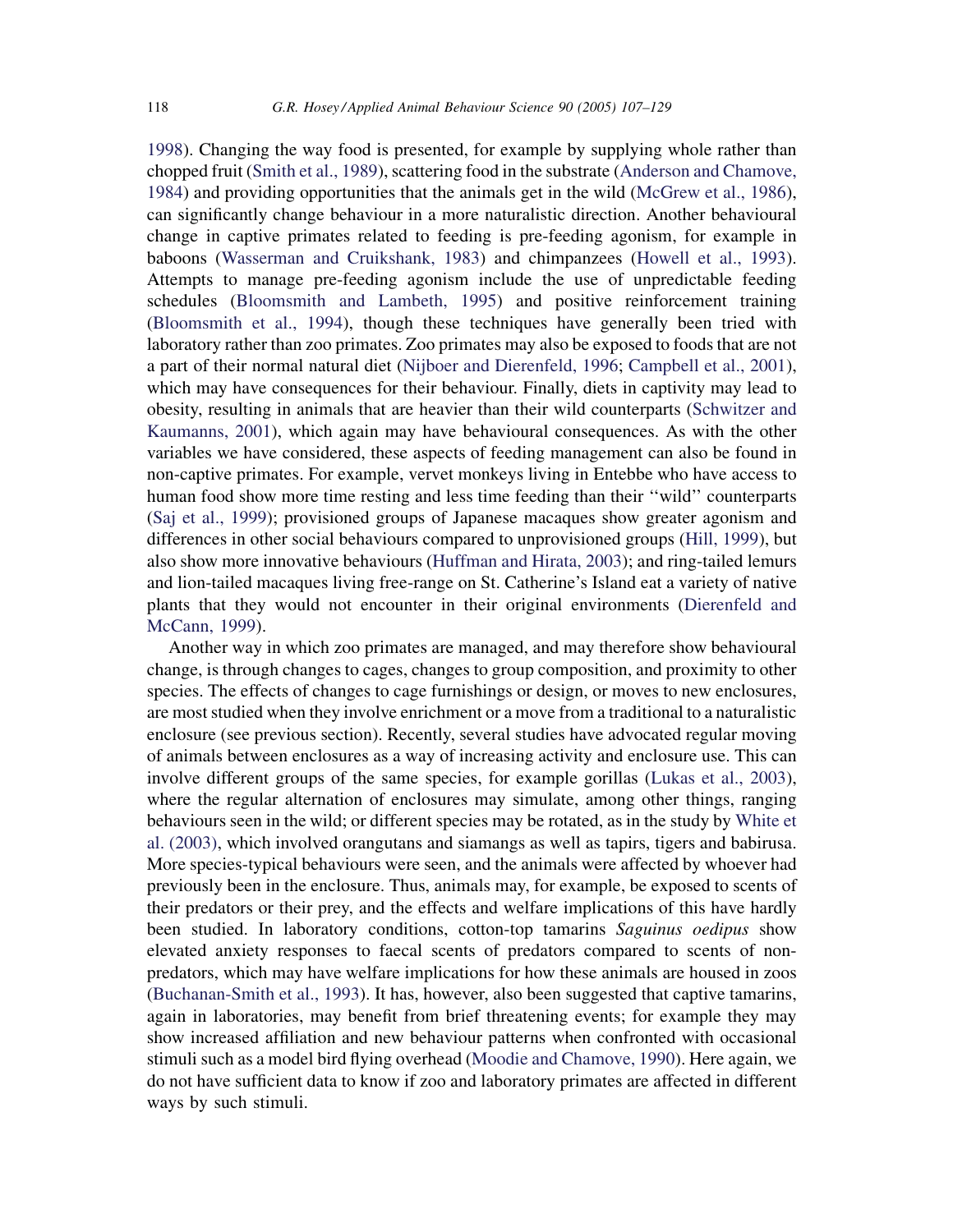Zoo primates are, however, often maintained in mixed species groups, sometimes other primates but often non-primate species which they may or may not encounter in the wild. Few studies have been undertaken on these groups, but Ziegler (2002) surveyed mixed species exhibits in German zoos and found that although in some of them the different species appeared to ignore each other, in others there were inter-species interactions which included: baboons riding on and grooming elephants, Japanese macaques riding on and grooming barbary sheep, an owl monkey building up a relationship with a male sloth, tamarins attacking viscachas and agoutis, baboons stealing eggs from ostriches, and young barbary macaques and barbary sheep playing together. How to interpret these responses in terms of the welfare of the animals concerned, let alone the naturalism of their behaviour, is not easy.

Changes to the composition of captive primate groups can also have profound effects on behaviour. In laboratories and primate centres, pair or group housing has long been advocated as a social enrichment and a number of studies have documented the behavioural changes associated with a change in the social environment (Reinhardt et al., 1988, 1995). But changes to group membership may be carried out both in laboratories and zoos for other reasons, and sometimes these may reflect social processes that also occur in the wild, such as seasonal separation and subsequent re-integration of males and females (Williams and Abee, 1988: squirrel monkeys). Captivity imposed changes can include merging of groups (Araguete et al., 1998; Seres et al., 2001), introducing new individuals into existing groups (Scruton and Herbert, 1972; Inglett et al., 1989; Pfalzer and Ehert, 1995; Hoff et al., 1996; Brent et al., 1997) and introducing individuals to each other prior to putting both into an existing group (Meshik, 1999). Such introductions are often accompanied by initial aggression, and have varying levels of success. Clearly, a good knowledge of the behavioural biology of the species in the wild is needed before undertaking social manipulations (Visalberghi and Anderson, 1993).

Often introductions of animals into groups occurs because the animal in question has been hand reared and/or is asocial because of early social deprivation. There is quite a large literature on this for gorillas (Meder, 1985, 1990; Jendry, 1996; McCann and Rothman, 1999; Burks et al., 2001; Ryan et al., 2002) but also for species as diverse as chimpanzees (Pfeiffer and Koebner, 1978; Fritz, 1986), siamangs (Parker et al., 1988), orangutans (Hamburger, 1988) and ruffed lemurs (Brockman et al., 1987). Infants may also be introduced to potential foster parents as an alternative to hand rearing (Kerridge, 1999: ruffed lemurs). A further consequence of the captive management of primate populations can be surplus males, which may be kept as bachelor groups, notably in gorillas (Stoinski et al., 2001, 2001b, Pullen, this symposium), but also in species like ruffed lemurs (Romano and Vermeer, 2003) and lion-tailed macaques (Stahl et al., 2000). Understanding and evaluating the welfare and behaviour of hand reared, fostered and single-sex grouped animals may not be particularly helped by simple comparisons with the wild, but may benefit from comparisons across all the different captive and non-captive situations in which primates live.

Even in non-captive situations primates may be subjected to some of the management practices described above. As representative examples, we can point to the release of ringtailed lemurs onto St. Catherine's Island (Keith-Lucas et al., 1999) as perhaps being similar to zoo lemurs being released into a naturalistic enclosure; release of ruffed lemurs into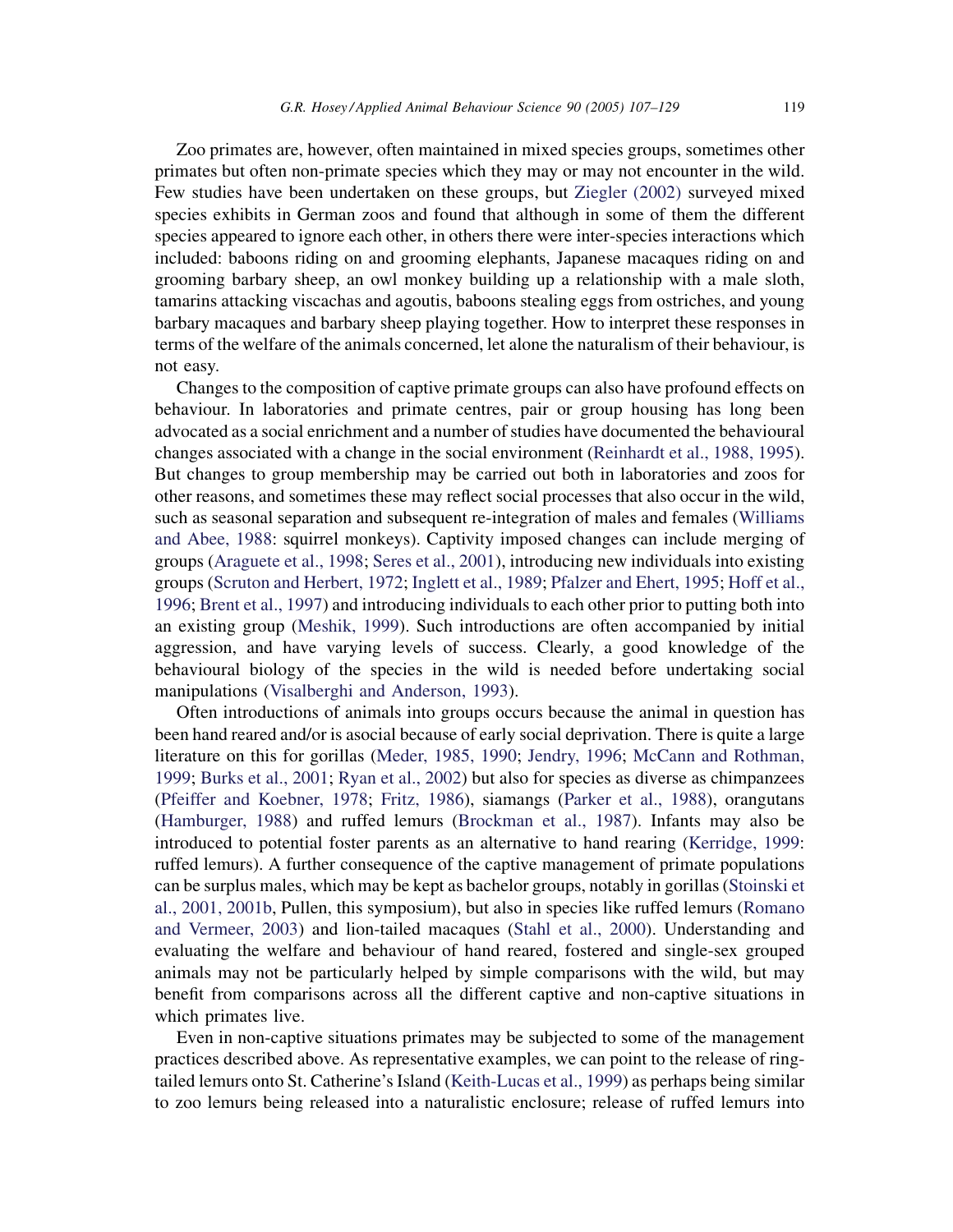Madagascar (Britt et al., 2004) as an example of integrating animals into existing groups; and proposals for translocating rhesus and hanuman monkeys for conservation purposes (Pirta et al., 1997) as being rather like some of the movements of captive primates between zoos.

As can be seen, there is evidence available about the impact on behaviour of a number of management procedures used on captive primates in zoos and laboratories. However, how the combined effects of all of these different practices lead to differences, if any, between different captive and non-captive groups of primates, is currently unclear.

# 7. Discussion

As we can see from the above review, there are obviously difficulties in defining exactly what the zoo environment consists of. However, it seems at least pragmatically clear that the three factors of audience presence, restricted space and being managed are crucial to furthering our understanding of this environment.

But it would be a mistake to assume that wild environments are characterised by a lack of these features. Human impact means that the space available to non-captive primates is declining all the time, and many species have to change their ecology and behaviour in order to survive (see, for example, Johns and Skorupa, 1987; Johns, 1991). Many noncaptive primates already regularly encounter humans through tourism (e.g. Lee et al., 1986), or because they raid human crops and garbage (e.g. Forthman Quick, 1986; Else, 1991) or because they are hunted. Even other non-captive groups, that are not hunted, pests or tourist features, may be regularly provisioned with food by people (Hill, 1999). So, in some of these variables zoo and some wild environments are becoming more similar.

Some of this similarity can be seen in Table 1. Clearly, the features identified there each show considerable variability, as do the categories ''zoo'', ''laboratory'' and ''wild''. However, it would be simplistic to infer from this that the zoo environment can be

Table 1

|                                         | Zoo            | Laboratory/research centre | Wild |
|-----------------------------------------|----------------|----------------------------|------|
| <b>Humans</b>                           |                |                            |      |
| Regular unfamiliar audience             | Yes            | N <sub>0</sub>             | Some |
| Regular familiar small number of people | Yes            | <b>Yes</b>                 | Some |
| Occasional unfamiliar people            | N <sub>0</sub> | Yes                        | Yes  |
| Space                                   |                |                            |      |
| Small, not naturalistic                 | Some           | Some                       | No   |
| Small naturalistic                      | Some           | Some                       | Some |
| Large naturalistic                      | N <sub>0</sub> | N <sub>0</sub>             | Some |
| Managed                                 |                |                            |      |
| Food supplied                           | Yes            | <b>Yes</b>                 | Some |
| Getting caught/handled                  | Yes            | <b>Yes</b>                 | Some |
| Getting moved around                    | Yes            | <b>Yes</b>                 | Some |
| Encountering other species              | Some           | Some                       | Yes  |

Some of the variables that may affect zoo primate behaviour, and how they may also occur in other primate environments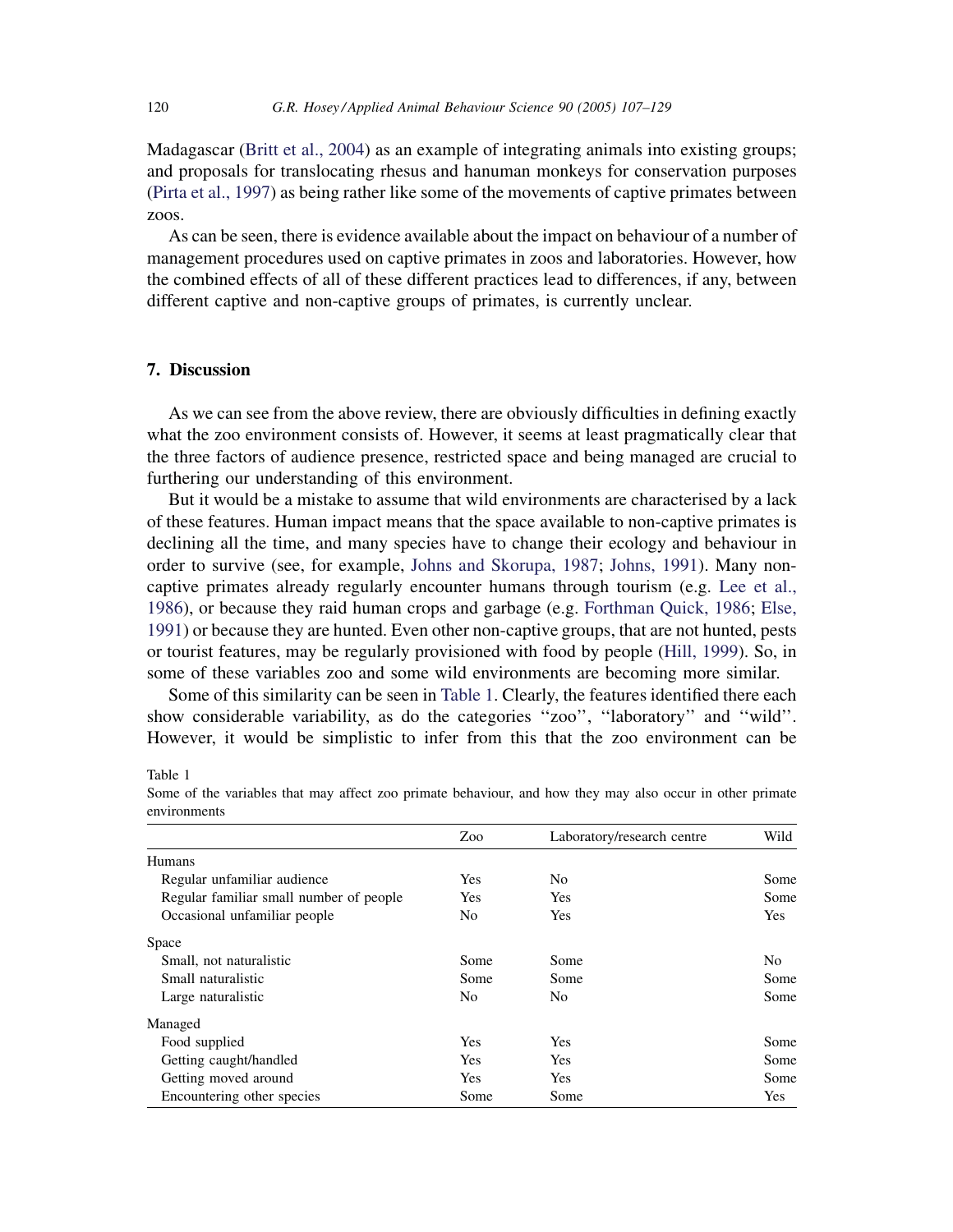equivalent to the wild for captive primates. The goal of the modern zoo is to provide environments which are within the range of behavioural adaptability for the animals, as it is also clear that there can be great variability within the same species in the behaviour of primates in different non-captive environments. To do this effectively, we need to undertake more comprehensive comparisons of the behaviour of different species in a range of captive and non-captive environments.

We also need to look more closely at how the different variables associated with the zoo environment interact with each other, as there is evidence (e.g. see Wood, 1998) that they do. Thus, there is also a clear need for research into the combined effects of visitor presence, cage complexity and management processes on the behaviour of zoo primates.

However, even the limited comparison undertaken here gives some reason for optimism, because the indications are that variability within different environments may be greater than the variability between them. So, returning to the original reasons why we considered it important to do the comparison, we can suggest that the zoo environment need not, by definition, be detrimental to the welfare of captive primates; that research on zoo primates may not necessarily be affected by systematic bias in comparison with studies done in the wild; and that the zoo visitor experience can include watching animals behaving in a way which is not too dissimilar to the way they behave in the wild. With systematic comparisons across different environments, and more knowledge about the interactions between variables, we will be a step closer to providing a much-needed theoretical framework within which the behaviour of zoo primates can become more understandable.

#### Acknowledgments

My thanks to Vicky Melfi for all her help and support. I would like to thank the two anonymous referees for their encouraging and positive comments, which helped greatly improve the manuscript.

#### References

- Akers, J.S., Schildkraut, D.S., 1985. Regurgitation/reingestion and coprophagy in captive gorillas. Zoo Biol. 4, 99–109.
- Alexander, B.K., Roth, E.M., 1971. The effects of acute crowding on aggressive behavior of Japanese monkeys. Behaviour 39, 73–90.
- Altmann, S.A., 1962. A field study of the socio-biology of rhesus monkeys, Macaca mulatta. Ann. N.Y. Acad. Sci. 102, 338–435.
- Anderson, J.R., Chamove, A.S., 1984. Allowing captive primates to forage. Standards in Laboratory Animal Management, vol. 2. UFAW, Potters Bar, UK, pp. 253–256.
- Appleby, M.C., Sande, P., 2002. Philosophical debate on the nature of well-being: implications for animal welfare. Anim. Welf. 11, 283–294.
- Araguete, M.S., Lyons, D.M., Mason, W.A., Mendoza, S.P., 1998. Reactions of adult and immature squirrel monkeys to intergroup exposure. Zoo Biol. 17, 519–524.
- Barnard, C.J., Hurst, J.L., 1996. Welfare by design: the natural selection of welfare criteria. Anim. Welf. 5, 405– 433.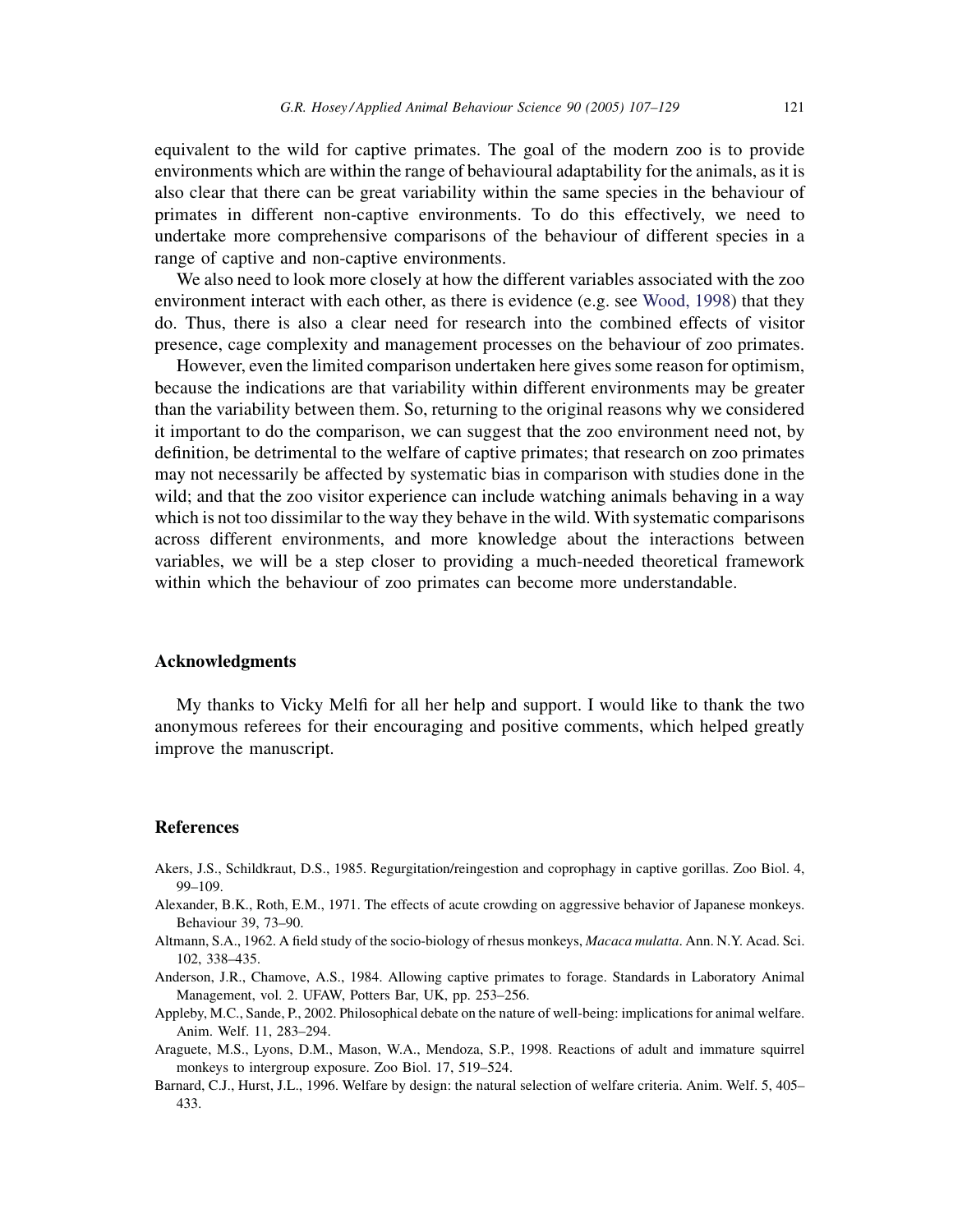- Bayne, K., Dexter, S., Mainzer, H., McCully, C., Campbell, G., Yamada, F., 1992. The use of artificial turf as a foraging substrate for individually housed rhesus monkeys (Macaca mulatta). Anim. Welf. 1, 39–54.
- Bernstein, I.S., 1967. Defining the natural habitat. In: Starck, D., Schneider, R., Kuhn, H.-J. (Eds.), Progress in Primatology. Fischer, Stuttgart, pp. 177–179.
- Bettinger, T., Wallis, J., Carter, C., 1994. Spatial selection in captive adult female chimpanzees. Zoo Biol. 13, 167– 176.
- Birke, L., 2002. Effects of browse, human visitors and noise on the behaviour of captive orangutans. Anim. Welf. 11, 189–202.
- Bloomsmith, M.A., Lambeth, S.P., 1995. Effects of predictable versus unpredictable feeding schedules on chimpanzee behavior. Appl. Anim. Behav. Sci. 44, 65–74.
- Bloomsmith, M.A., Laule, G.E., Alford, P.L., Thurston, R.H., 1994. Using training to moderate chimpanzee aggression during feeding. Zoo Biol. 13, 557–566.
- Brent, L., 1992. Woodchip bedding as enrichment for captive chimpanzees in an outdoor enclosure. Anim. Welf. 1, 161–170.
- Brent, L., Kessel, A.L., Barrera, H., 1997. Evaluation of introduction procedures in captive chimpanzees. Zoo Biol. 16, 335–342.
- Britt, A., 1998. Encouraging natural feeding behaviour in captive-bred black and white ruffed lemurs (Varecia variegata variegata). Zoo Biol. 17, 379–392.
- Britt, A., Welch, C., Katz, A., 2004. Can small, isolated primate populations be effectively reinforced through the release of individuals from a captive population. Biol. Conserv. 115, 319–327.
- Brockman, D.K., Willis, M.S., Karesh, W.B., 1987. Management and husbandry of ruffed lemurs, Varecia variegata, at the San Diego Zoo. II. Reproduction, pregnancy, parturition, litter size, infant care, and reintroduction of hand-raised infants. Zoo Biol. 6, 349–363.
- Broom, D.M., Johnson, K.G., 1993. Stress and Animal Welfare. Chapman & Hall, London.
- Buchanan-Smith, H.M., Anderson, D.A., Ryan, C.W., 1993. Responses of cotton-top tamarins (Saguinus oedipus) to faecal scents of predators and non-predators. Anim. Welf. 2, 17–32.
- Burks, K.D., Bloomsmith, M.A., Forthman, D.L., Maple, T.L., 2001. Managing the socialization of an adult male gorilla (Gorilla gorilla gorilla) with a history of social deprivation. Zoo Biol. 20, 347–358.
- Campbell, J.L., Glenn, K.M., Grossi, B., Eisemann, J.H., 2001. Use of local North Carolina browse species to supplement the diet of a captive colony of folivorous primates (*Propithecus* sp.). Zoo Biol. 20, 447–461.
- Chamove, A.S., Rohrhuber, B., 1989. Moving callitrichid monkeys from cages to outside areas. Zoo Biol. 8, 151– 163.
- Chamove, A.S., Anderson, J.R., Nash, V.J., 1984. Social and environmental influences on self-aggression in monkeys. Primates 25, 319–325.
- Chamove, A.S., Hosey, G.R., Schaetzel, P., 1988. Visitors excite primates in zoos. Zoo Biol. 7, 359–369.
- Chang, T.R., Forthman, D.L., Maple, T.L., 1999. Comparison of confined mandrill (Mandrillus sphinx) behavior in traditional and ''ecologically representative'' exhibits. Zoo Biol. 18, 163–176.
- Clarke, A.S., Mason, W.A., 1988. Differences among three macaque species in responsiveness to an observer. Int. J. Primatol. 9, 347–364.
- Clarke, A.S., Juno, C.J., Maple, T.L., 1982. Behavioral effects of a change in the physical environment: a pilot study of captive chimpanzees. Zoo Biol. 1, 371–380.
- Clarke, A.S., Mason, W.A., Moberg, G.P., 1988. Differential behavioural and adrenocortical responses to stress among three macaque species. Am. J. Primatol. 14, 37–52.
- Clubb, R., Mason, G., 2003. Captivity effects on wide-ranging carnivores. Nature 425, 473–474.
- Coe, J.C., 1985. Design and perception: making the zoo experience real. Zoo Biol. 4, 197–208.
- Cook, S., Hosey, G.R., 1995. Interaction sequences between chimpanzees and human visitors at the zoo. Zoo Biol. 14, 431–440.
- D'Amato, F.R., Troisi, A., Scucchi, S., Fuccillo, R., 1982. Mating season influence on allogrooming in a confined group of Japanese macaques: a quantitative analysis. Primates 23, 220–237.
- de Waal, F.B., 1978. Exploitative and familiarity-dependent support strategies in a colony of semi-free living chimpanzees. Behaviour 66, 268–312.
- de Waal, F.B., 1982. Chimpanzee Politics. Cape, London.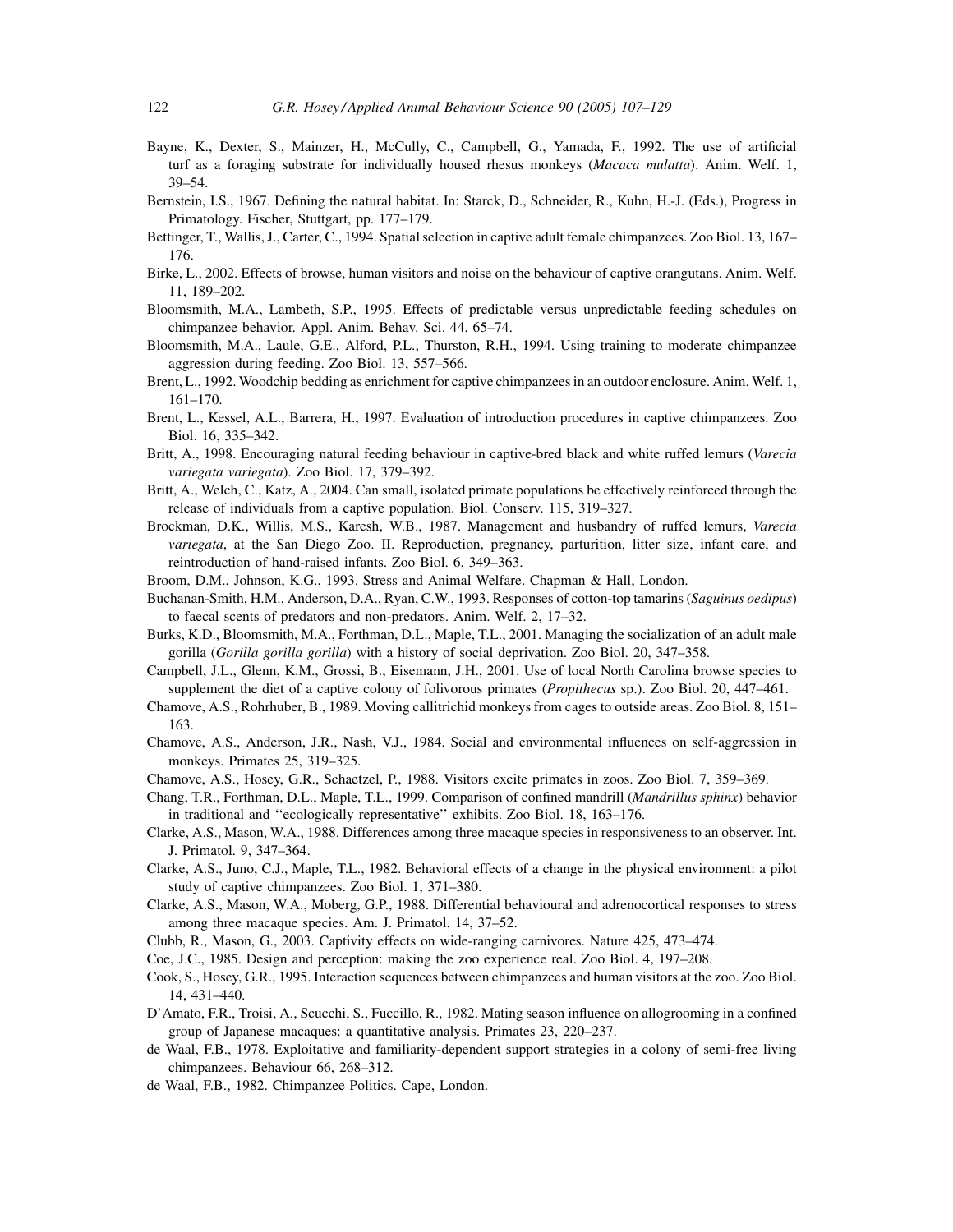- de Waal, F.B., 1984. Sex differences in the formation of coalitions among chimpanzees. Ethol. Sociobiol. 5, 239– 255.
- de Waal, F.B.M., 1989. The myth of a simple relation between space and aggression in captive primates. Zoo Biol. 1 (Suppl.), 141–148.
- de Waal, F.B., Van Hooff, J.A.R.A.M., 1981. Side-directed communication and agonistic interactions in chimpanzees. Behaviour 77, 164–198.
- de Waal, F.B., Aureli, F., Judge, P.G., 2000. Coping with crowding. Sci. Am. 282, 76–81.
- Dickie, L., 1998. Environmental enrichment in captive primates: a survey and review, Proceedings of the Second International Conference on Environmental Enrichment, pp. 337–355.
- Dierenfeld, E.S., McCann, C.M., 1999. Nutrient composition of selected plant species consumed by semi freeranging lion-tailed macaques (Macaca silenus) and ring-tailed lemurs (Lemur catta) on St. Catherine's Island, Georgia, USA. Zoo Biol. 18, 481–494.
- Else, J.G., 1991. Nonhuman primates as pests. In: Box, H.O. (Ed.), Primate Responses to Environmental Change. Chapman & Hall, London, pp. 155–165.
- Erwin, J., 1979. Aggression in captive macaques: interaction of social and spatial factors. In: Erwin, J., Maple, T.L., Mitchell, G. (Eds.), Captivity and Behavior: Primates in Breeding Colonies, Laboratories and Zoos. Van Nostrand Reinhold, New York.
- Erwin, J., 1986. Environments for captive propagation of primates: interaction of social and physical factors. In: Benirschke, K. (Ed.), Primates: The Road to Self-Sustaining Populations. Springer, New York, pp. 297–305.
- Fa, J., 1989. Influence of people on the behavior of display primates. In: Segal, E.F. (Ed.), Housing, Care and Psychological Well-being of Captive and Laboratory Primates. Noyes Publishers, Park Ridge, pp. 270–290.
- Fa, J., 1991. Provisioning of barbary macaques on the rock of Gibraltar. In: Box, H.O. (Ed.), Primate Responses to Environmental Change. Chapman & Hall, London, pp. 138–154.
- Fa, J., 1992. Visitor-directed aggression among the Gibraltar macaques. Zoo Biol. 11, 43–52.
- Fernandez-Carriba, S., Loeches, A., 2001. Fruit smearing by captive chimpanzees: a newly observed foodprocessing behavior. Curr. Anthropol. 42, 143–147.
- Finlay, T., James, L.R., Maple, T.L., 1988. People's perception of animals: the influence of zoo environment. Environ. Behav. 20, 508–528.
- Fitch-Snyder, H., 1993. The lion-tails of St. Catherine's Island. CRES Report, Winter 1992/93, 1–2 (seen in abstract).
- Forthman Quick, D.L., 1984. An integrative approach to environmental engineering in zoos. Zoo Biol. 3, 65–77.
- Forthman Quick, D.L., 1986. Activity budgets and the consumption of human food in two troops of baboons, Papio, anubis at Gilgil, Kenya. In: Else, J.G., Lee, P.C. (Eds.), Primate Ecology and Conservation. Cambridge University Press, Cambridge, pp. 221–228.
- Fraser, D., Duncan, I.J.H., 1998. 'Pleasures', 'pains' and animal welfare: toward a natural history of affect. Anim. Welf. 7, 383–396.
- Fraser, D., Weary, D.M., Pajor, E.A., Milligan, B.N., 1997. A scientific conception of animal welfare that reflects ethical concerns. Anim. Welf. 6, 187–205.
- Fritz, J., 1986. Resocialization of asocial chimpanzees. In: Benirschke, K. (Ed.), Primates: The Road to Self-Sustaining Populations. Springer, New York, pp. 351–359.
- Garrison, L.K., White, F.J., 1993. Group formation and behavioural changes with release to free-ranging in red ruffed lemurs, Varecia variegata rubra. Anim. Welf. 2, 219–233.
- Gates, L.J., Ellis, J.A., 1999. The role of animal presentations in zoo education. Int. Zoo News 46 (6).
- Glander, K.E., Freed, B.Z., Ganzhorn, J.U., 1985. Meat eating and predation in captive-born semi-free-ranging Lemur fulvus and caged Lemur macaco. Zoo Biol. 4, 361–365.
- Glatston, A.R., 1998. The control of zoo populations with special reference to primates. Anim. Welf. 7, 269–281.
- Glatston, A.R., Geilvoet-Soeteman, E., Hora-Pecek, E., Van Hooff, J.A.R.A.M., 1984. The influence of the zoo environment on social behaviour of groups of cotton-topped tamarins, Saguinus oedipus oedipus. Zoo Biol. 3, 241–253.
- Goerke, B., Fleming, L., Creel, M., 1987. Behavioral changes of a juvenile gorilla after a transfer to a more naturalistic environment. Zoo Biol. 6, 283–295.
- Goff, C., Howell, S.M., Fritz, J., Nankivell, B., 1994. Space use and proximity of captive chimpanzee (Pan troglodytes) mother/offspring pairs. Zoo Biol. 13, 61–68.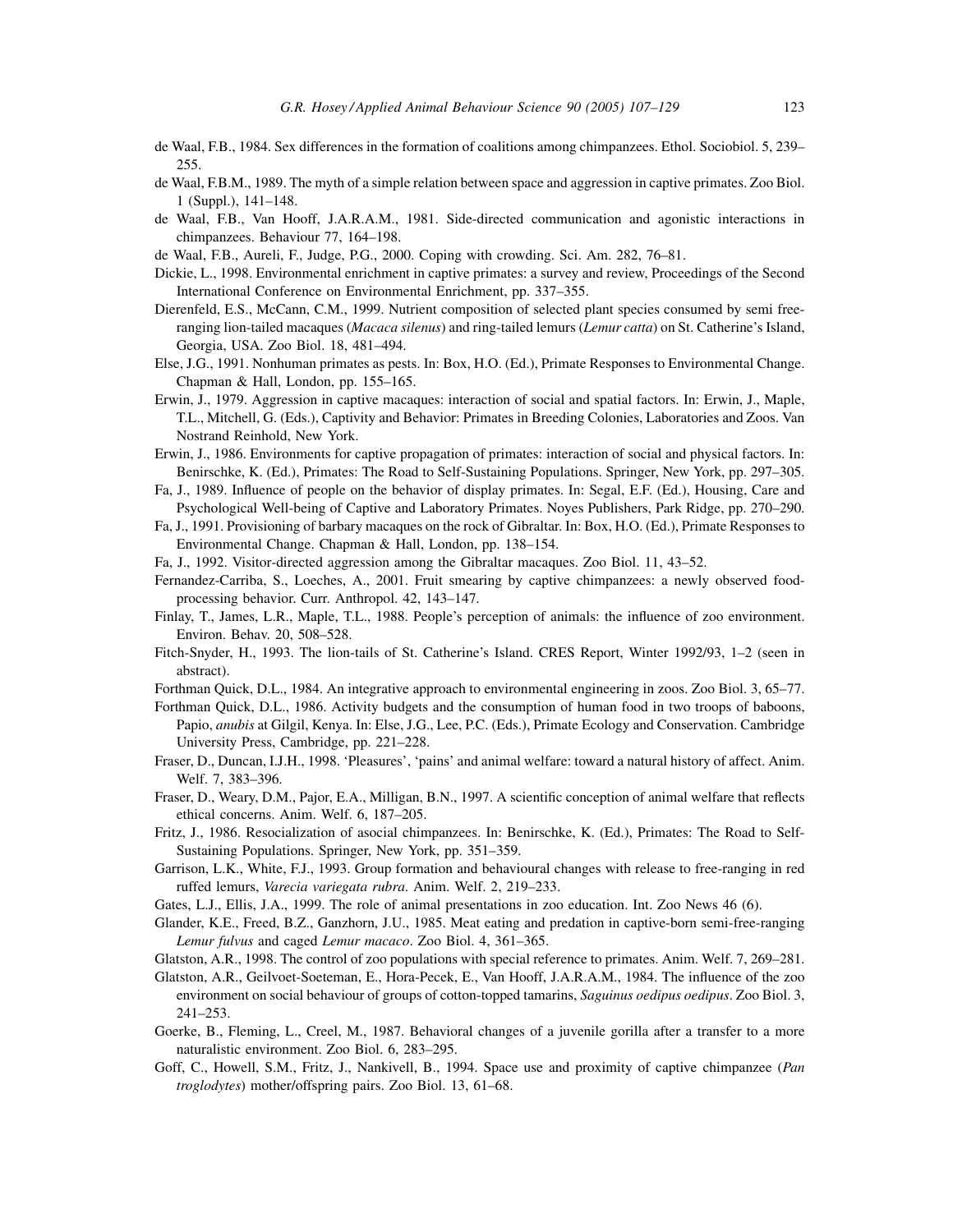- Gold, K.C., 2002. Ladder use and clubbing by a bonobo (Pan paniscus) in Apenheul Primate Park. Zoo Biol. 21, 607–611.
- Hamburger, L., 1988. Introduction of two young orangutans Pongo pygmaeus into an established family group. Int. Zoo Yb. 27, 273–278.
- Hancocks, D., 1980. Bringing nature into the zoo: inexpensive solutions for zoo environments.. Int. J. Stud. Anim. Prob. 1, 170–177.
- Hebert, P.L., Bard, K., 2000. Orangutan use of vertical space in an innovative habitat. Zoo Biol. 19, 239–251.
- Heinrich, C.J., Birney, B.A., 1992. Effects of live animal demonstrations on zoo visitors' retention of information. Anthrozoos 5, 113–121.
- Hill, D.A., 1999. Effects of provisioning on the social behaviour of Japanese and rhesus macaques: implications for socioecology. Primates 40, 187–198.
- Hoff, M.P., Hoff, K.T., Horton, L.C., Maple, T.L., 1996. Behavioral effects of changing group membership among captive lowland gorillas. Zoo Biol. 15, 383–393.
- Howell, S., Fritz, J., 1999. The nuts to bolts of captive chimpanzee diets and food as enrichment: a survey. J. Appl. Anim. Welf. Sci. 2 .
- Hosey, G.R., 1997. Behavioural research in zoos: academic perspectives. Appl. Anim. Behav. Sci. 51, 199–207.

Hosey, G.R., 2000. Zoo animals and their human audiences: what is the visitor effect? Anim. Welf. 9, 343–357.

- Hosey, G.R., Druck, P.L., 1987. The influence of zoo visitors on the behaviour of captive primates. Appl. Anim. Behav. Sci. 18, 19–29.
- Howell, S.M., Matevia, M., Fritz, J., Nash, L., Maki, S., 1993. Pre-feeding agonism and seasonality in captive groups of chimpanzees (Pan troglodytes). Anim. Welf. 2, 153–163.
- Huffman, M.A., Hirata, S., 2003. Biological and ecological foundations of primate behavioural tradition. In: Fragaszy, D.M., Perry, S. (Eds.), The Biology of Traditions: Models and Evidence. Cambridge University Press, Cambridge, pp. 267–296.
- Hutchins, M., Hancocks, D., Calip, T., 1978a. Behavioral engineering in the zoo: a critique. Int. Zoo News 25 (7), 18–23.
- Hutchins, M., Hancocks, D., Calip, T., 1978b. Behavioral engineering in the zoo: a critique. Int. Zoo News 26 (1), 20–27.
- Hutchins, M., Hancocks, D., Crockett, C., 1984. Naturalistic solutions to the behavioural problems of captive animals. Zool. Garten N. F. 54, 28–42.
- Inglett, B.J., French, J.A., Simmons, L.G., Vires, K.W., 1989. Dynamics of intrafamily aggression and social reintegration in lion tamarins. Zoo Biol. 8, 67–78.
- Jendry, C., 1996. Utilization of surrogates to integrate hand-reared infant gorillas into an age/sex diversified group of conspecifics. Appl. Anim. Behav. Sci. 48, 173–186.
- Jensvold, M.L.A., Sanz, C.M., Fouts, R.S., Fouts, D.H., 2001. The effect of enclosure size and complexity on the behaviors of captive chimpanzees (Pan troglodytes). J. Appl. Anim. Welf. Sci. 4, 53–69.
- Johns, A.D., 1991. Forest disturbance and Amazonian primates. In: Box, H.O. (Ed.), Primate Responses to Environmental Change. Chapman & Hall, London, pp. 115–135.
- Johns, A.D., Skorupa, J.P., 1987. Responses of rain forest primates to habitat disturbance: a review. Int. J. Primatol. 8, 157–189.
- Jolly, A., Oliver, W.L.R., 1985. Predatory behavior in captive Lemur spp.. Zoo Biol. 4, 139–145.
- Jolly, A., Pride, E., 1999. Troop histories and range inertia of *Lemur catta* at Berenty. Madagascar: a 33-year perspective. Int. J. Primatol. 20, 359–374.
- Keith-Lucas, T., White, F.J., Keith-Lucas, L., Vick, L.G., 1999. Changes in behavior of free-ranging Lemur catta following release in a natural habitat. Am. J. Primatol. 47, 15–28.
- Kerridge, F.J., 1999. Part-time fostering by a pair of black and white ruffed lemurs (Varecia variegata variegata). Anim. Welf. 8, 35–42.
- Kessel, A.L., Brent, L., 1998. Cage toys reduce abnormal behavior in individually housed pigtail macaques. J. Appl. Anim. Welf. Sci. 1, 227–234.
- Kidd, A.H., Kidd, R.M., Zasloff, R.L., 1995. Developmental factors in positive attitudes towards zoo animals. Psychol. Rep. 76, 71–81.
- Kirkwood, J.K., Sainsbury, A.W., Bennett, P.M., 1994. The welfare of free-living wild animals: methods of assessment. Anim. Welf. 3, 257–273.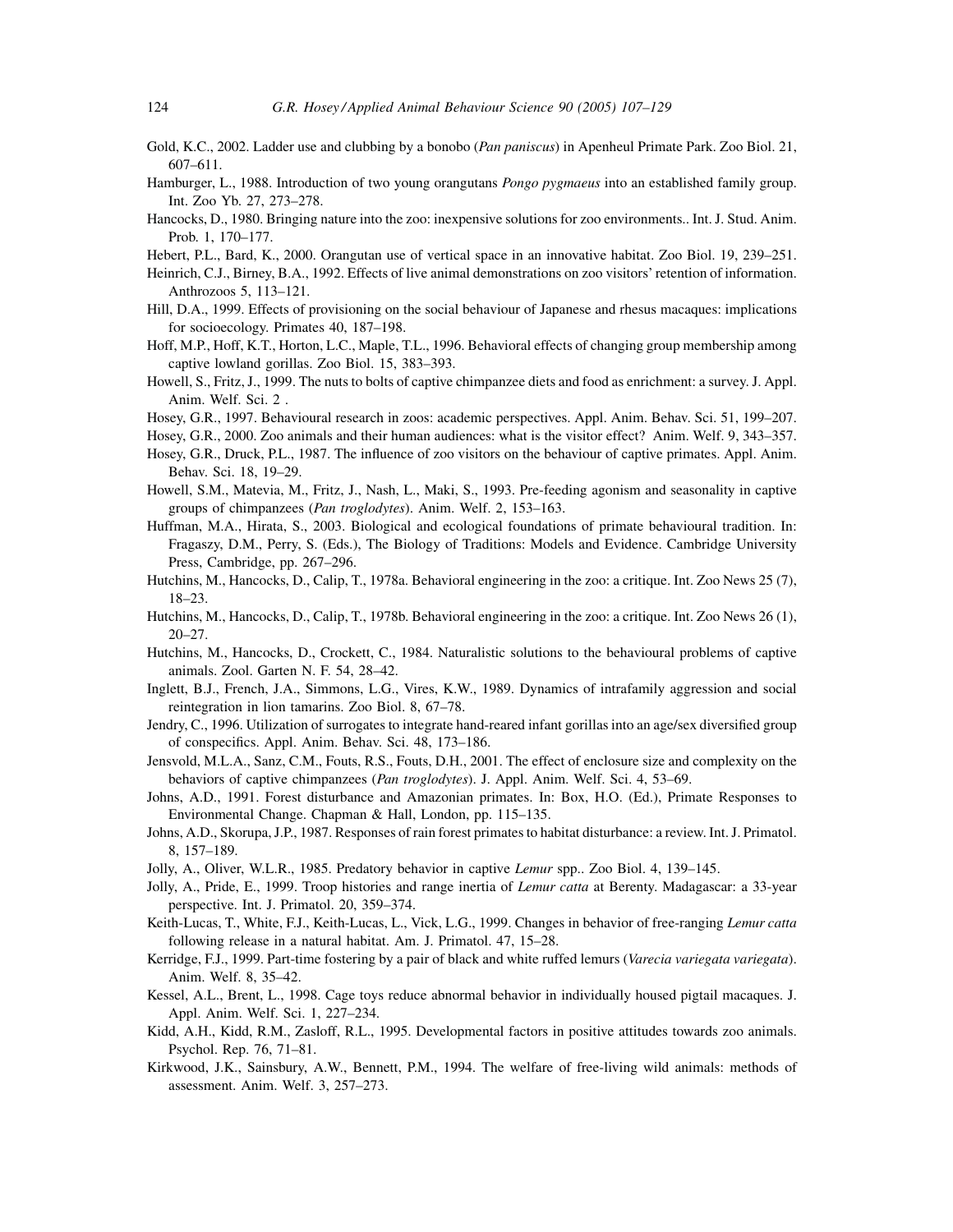- Kreger, M.D., Mench, J.A., 1995. Visitor–animal interactions at the zoo. Anthrozoos 8, 143–158.
- Kummer, H., 1982. Social knowledge in free-ranging primates. In: Griffin, D.R. (Ed.), Animal Mind, Human Mind. Springer-Verlag, Berlin, pp. 113–130.
- Lambeth, S.P., Bloomsmith, M.A., 1994. A grass foraging device for captive chimpanzees (Pan troglodytes). Anim. Welf. 3, 13–24.
- Lambeth, S.P., Bloomsmith, M.A., Alford, P.L., 1997. Effects of human activity on chimpanzee wounding. Zoo Biol. 16, 327–333.
- Laudenslager, M.L., Rasmussen, K.L., Berman, C.M., Lilly, A.A., Shelton, S.E., Kalin, N.H., Suomi, S.J., 1999. A preliminary description of responses of free-ranging rhesus monkeys to brief capture experiences: behavior, endocrine, immune, and health relationships. Brain Behav. Immun. 2, 124–137.
- Lee, P.C., Brennan, E.J., Else, J.G., Altmann, J., 1986. Ecology and behaviour of vervet monkeys in a tourist lodge habitat. In: Else, J.G., Lee, P.C. (Eds.), Primate Ecology and Conservation. Cambridge University Press, Cambridge, pp. 229–235.
- Lee, P.C., 1991. Adaptations to environmental change: an evolutionary perspective. In: Box, H.O. (Ed.), Primate Responses to Environmental Change. Chapman & Hall, London, pp. 39–56.
- Little, K.A., Sommer, V., 2002. Change of enclosure in langur monkeys: implications for the evaluation of environmental enrichment. Zoo Biol. 21, 549–559.
- Ludes-Fraulob, E., Anderson, J.R., 1999. Behaviour and preferences among deep litters in captive capuchin monkeys (Cebus capucinus). Anim. Welf. 8, 127–134.
- Lukas, K.E., 1999. A review of nutritional and motivational factors contributing to the performance of regurgitation and reingestion in captive lowland gorillas (Gorilla gorilla gorilla). Appl. Anim. Behav. Sci. 63, 237–249.
- Lukas, K.E., Barkauskas, R.T., Maher, S.A., Jacobs, B.A., Bauman, J.E., Henderson, A.J., Calcagno, J.M., 2002. Longitudinal study of delayed reproductive success in a pair of white-cheeked gibbons (Hylobates leucogenys). Zoo Biol. 21, 413–434.
- Lukas, K.E., Hoff, M.P., Maple, T.L., 2003. Gorilla behavior in response to systematic alternation between zoo enclosures. Appl. Anim. Behav. Sci. 81, 367–386.
- Macedonia, J.M., 1987. Effects of housing differences upon activity budgets in captive sifakas (Propithecus verreauxi). Zoo Biol. 6, 55–67.
- Mager, W.B., Griede, T., 1986. Using outside areas for tropical primates in the Northern hemisphere: Callitrichidae, Saimiri and Gorilla. In: Benirschke, K. (Ed.), Primates: The Road to Self-Sustaining Populations. Springer, New York, pp. 471–477.
- Maki, S., Alford, P.L., Bramblett, C., 1987. The effects of unfamiliar humans on aggression in captive chimpanzee groups. Am. J. Primatol. 12, 358 (abstract).
- Maple, T.L., Finlay, T.W., 1989. Applied primatology in the modern zoo. Zoo Biol. 1 (Suppl.), 101–116.
- Markowitz, H., Stevens, V.J., 1978. Behaviour of Captive Wild Animals. Nelson-Hall, Chicago.
- Markowitz, H., Schmidt, M.J., Moody, A., 1978. Behavioural engineering and animal health in the zoo. Int. Zoo Ybk. 18, 190–194.
- Markowitz, H., Spinelli, J.S., 1986. Environmental engineering for primates. In: Benirschke, K. (Ed.), Primates: The Road to Self-Sustaining Populations. Springer, New York, pp. 489–498.
- Martin, J.E., 2002. Early life experiences: activity levels and abnormal behaviours in resocialised chimpanzees. Anim. Welf. 11, 419–436.
- Mason, G., Mendl, M., 1993. Why is there no simple way of measuring animal welfare? Anim. Welf. 2, 302–319.
- McCann, C.M., Rothman, J.M., 1999. Changes in nearest-neighbor associations in a captive group of western lowland gorillas after the introduction of five hand-reared infants. Zoo Biol. 18, 261–278.
- McGrew, W.C., 1981. Social and cognitive capabilities of nonhuman primates: lessons from the wild to captivity. Int. J. Stud. Anim. Prob. 2, 138–149.
- McGrew, W.C., Brennan, J.A., Russell, J., 1986. An artificial ''gum-tree'' for marmosets (Callithrix j. jacchus). Zoo Biol. 5, 45–50.
- McKenzie, S.M., Chamove, A.S., Feistner, A.T.C., 1986. Floor-coverings and hanging screens alter arboreal monkey behavior. Zoo Biol. 5, 339–348.
- Meder, A., 1985. Integration of hand-reared gorilla infants in a group. Zoo Biol. 4, 1–12.
- Meder, A., 1990. Integration of hand-reared gorillas into breeding groups. Zoo Biol. 9, 157–164.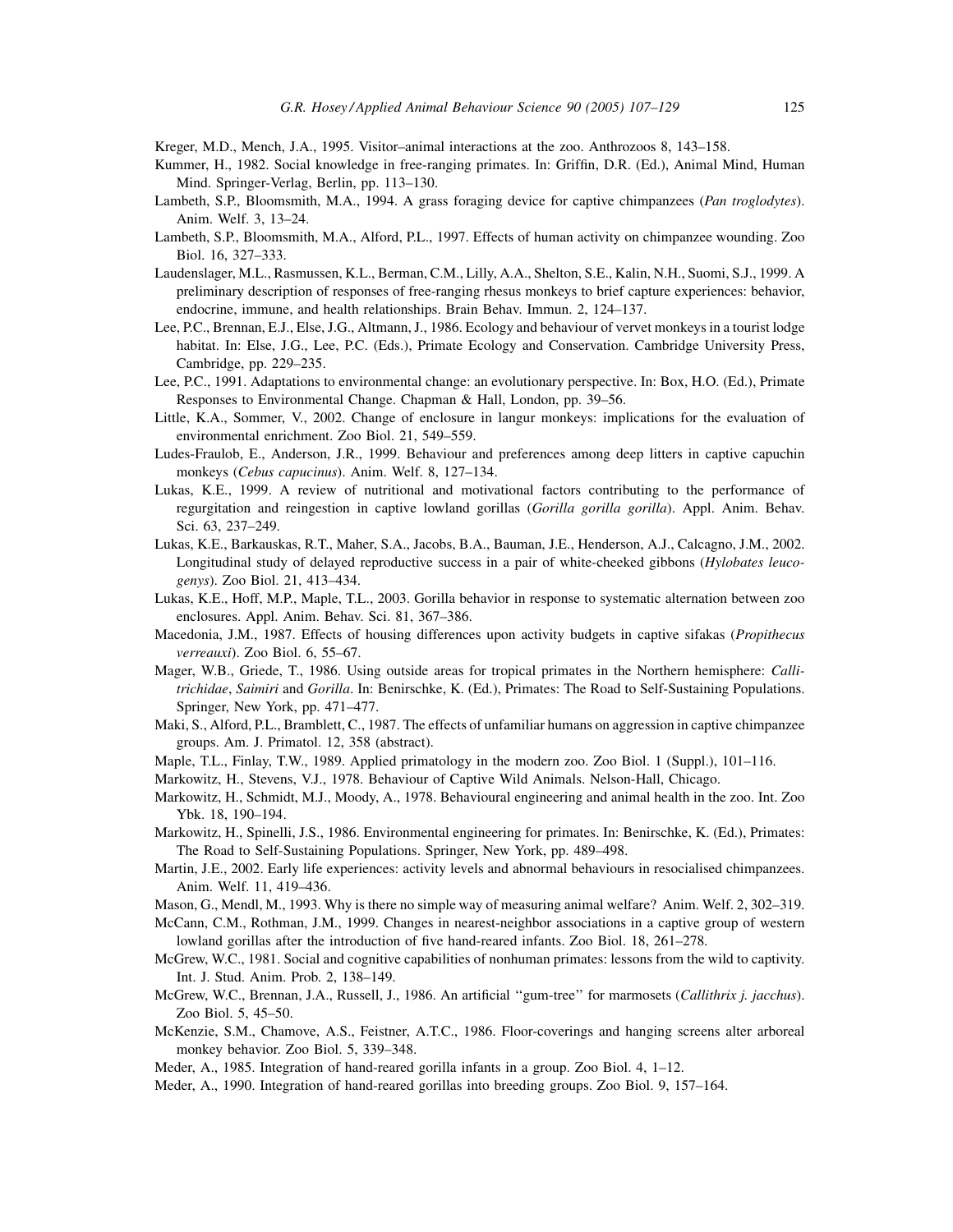- Melfi, V.A., Feistner, A.T.C., 2002. A comparison of the activity budgets of wild and captive Sulawesi crested black macaques (Macaca nigra). Anim. Welf. 11, 213–222.
- Mertl-Milhollen, A.S., 2000. Tradition in Lemur catta behavior at Berenty Reserve, Madagascar. Int. J. Primatol. 21, 287–298.
- Meshik, V.A., 1999. Introducing male ring-tailed lemurs. Int. Zoo News 46 (2), 86–90.
- Mitchell, G., Herring, F., Obradovich, S., 1992a. Like threaten like in mangabeys and people? Anthrozoos 5, 106– 112.
- Mitchell, G., Herring, F., Obradovich, S., Tromborg, C., Dowd, B., Neville, L.E., Field, L., 1991a. Effects of visitors and cage changes on the behavior of mangabeys. Zoo Biol. 10, 417–423.
- Mitchell, G., Herring, F., Tromborg, C., Dowd, B., Steiner, S., Obradovich, S., 1992b. Targets of aggressive facial displays by golden bellied mangabeys (*Cercocebus galeritus chrysogaster*) at the Sacramento zoo. Appl. Anim. Behav. Sci. 33, 249–259.
- Mitchell, G., Obradovich, S., Herring, F., Dowd, B., Tromborg, C., 1991b. Threats to observers, keepers, visitors, and others by zoo mangabeys (Cercocebus galeritus chrysogaster). Primates 32, 515–522.
- Mitchell, G., Obradovich, S., Sumner, D., De Morris, K., Lofton, L., Minor, J., Cotton, L., Foster, T., 1990. Cage location effects on visitor attendance at three Sacramento zoo mangabey enclosures. Zoo Biol. 9, 55–63.
- Mitchell, G., Tromborg, C., Kaufman, J., Bargabus, S., Simoni, R., Geissler, V., 1992c. More on the 'influence' of zoo visitors on the behaviour of captive primates. Appl. Anim. Behav. Sci. 35, 189–198.
- Moodie, E.M., Chamove, A.S., 1990. Brief threatening events beneficial for captive tamarins? Zoo Biol. 9, 275–286.
- Morris, D., 1964. The response of animals to a restricted environment. Symp. Zoo. Soc. Lond. 13, 99–118.
- Nakamichi, M., 1998. Stick throwing by gorillas (Gorilla gorilla gorilla) at the San Diego Wild Animal Park. Folia Primatol. 69, 291–295.
- Nash, L.T., Chilton, S.M., 1986. Space or novelty?: effects of altered cage size on *Galago* behavior. Am. J. Primatol. 10, 37–49.
- Nieuwenhuijsen, K., de Waal, F.B., 1982. Effects of spatial crowding on social behavior in a chimpanzee colony. Zoo Biol. 1, 5–28.
- Nijboer, J., Dierenfeld, E.S., 1996. Comparison of diets fed to southeast Asian colobines in North American and European zoos, with emphasis on temperate browse composition. Zoo Biol. 15, 499–507.
- Ogden, J.J., Finlay, T.W., Maple, T.L., 1990. Gorilla adaptations to naturalistic environments. Zoo Biol. 9, 107– 121.
- Ogden, J.J., Lindburg, D.G., Maple, T.L., 1993. Preference for structural environmental features in captive lowland gorillas (Gorilla gorilla gorilla). Zoo Biol. 12, 381–395.
- O'Leary, H., 1996. Contrasts in diet amongst barbary macaques on Gibraltar: human influences. Anim. Welf. 5, 177–188.
- O'Malley, R.C., McGrew, W.C., 2000. Oral tool use by captive orangutans (Pongo pygmaeus). Folia primatol. 71, 334–341.
- O'Neill, P.L., Novak, M.A., Suomi, S.J., 1991. Normalizing laboratory-reared rhesus macaque (Macaca mulatta) behavior with exposure to complex outdoor enclosures. Zoo Biol. 10, 237–245.
- Parker, S., StClair, M., Wheeler, L., 1988. The social behaviour of a hand-reared siamang at Adelaide Zoo. Aust. Primatol. 3, 3–5.
- Pazol, K.A., Bloomsmith, M.A., 1993. The development of stereotyped body rocking in chimpanzees (Pan troglodytes) reared in a variety of nursery settings. Anim. Welf. 2, 113–129.
- Peignot, P., Fontaine, B., Wickings, E.J., 1999. Habitat exploitation, diet and some data on reproductive behaviour in a semi-free-ranging colony of Cercopithecus lhoesti solatus, a guenon species recently discovered in Gabon. Folia Primatol. 70, 29–36.
- Perkins, L.A., 1992. Variables that influence the activity of captive orangutans. Zoo Biol. 11, 177–186.
- Perret, K., Preuschoft, H., Preuschoft, S., 1995. Einfluss von Zoobesuchern auf das Verhalten von Schimpansen (Pan troglodytes). Der Zool. Garten N. F. 65, 314–322.
- Pfalzer, F., Ehert, G., 1995. Social integration of a bonobo mother and her dependent daughter into an unfamiliar group. Primates 36, 349–360.
- Pfeiffer, A.J., Koebner, L.J., 1978. The resocialization of single-caged chimpanzees and the establishment of an island colony. J. Med. Primatol. 7, 70–81.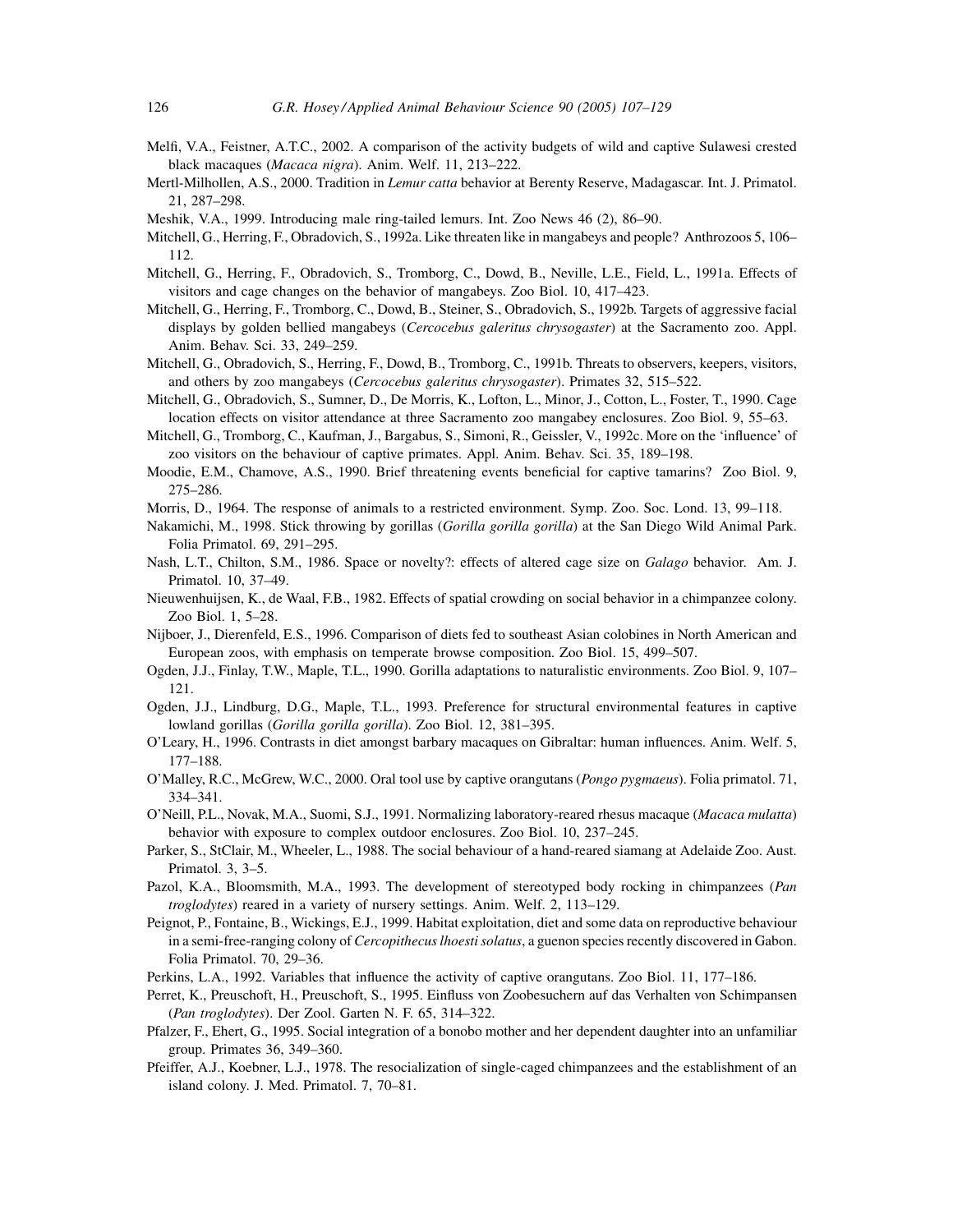- Pirta, R.S., Gadgil, M., Kharshikar, A.V., 1997. Management of the rhesus monkey *Macaca mulatta* and Hanuman langur Presbytis entellus in Himachal Pradesh, India. Biol. Conserv. 79, 97–106.
- Poole, T.B., 1991. Criteria for the provision of captive environments. In: Box, H.O. (Ed.), Primate Responses to Environmental Change. Chapman & Hall, London, pp. 357–374.
- Povada, M., 2000. The use of a social primate in public demonstrations. Int. Zoo News 47 (2).
- Preuschoft, S., Wang, X., Aureli, F., de Waal, F.B.M., 2002. Reconciliation in captive chimpanzees: a reevaluation with controlled methods. Int. J. Primatol. 23, 29–50.
- Price, E.C., 1992. Adaptation of captive-bred cotton-top tamarins (Saguinus oedipus) to a natural environment. Zoo Biol. 11, 107–120.
- Price, E.C., Ashmore, L.A., McGivern, A.-M., 1994. Reactions of zoo visitors to free-ranging monkeys. Zoo Biol. 13, 355–373.
- Price, E.C., Feistner, A.T.C., Carroll, J.B., Young, J.A., 1989. Establishment of a free-ranging group of cotton-top tamarins Saguinus oedipus at the Jersey Wildlife Preservation Trust. Dodo, J. Jersey Wildl. Preserv. Trust 26, 60–69.
- Reade, L.S., Waran, N.K., 1996. The modern zoo: how do people perceive zoo animals. Appl. Anim. Behav. Sci. 47, 109–118.
- Redshaw, M.E., Mallinson, J.J.C., 1991a. Learning from the wild: improving the psychological and physical wellbeing of captive primates. Dodo, J. Jersey Wildl. Preserv. Trust 27, 18–26.
- Redshaw, M.E., Mallinson, J.J.C., 1991b. Stimulation of natural patterns of behaviour: studies with golden lion tamarins and gorillas. In: Box, H.O. (Ed.), Primate Responses to Environmental Change. Chapman & Hall, London, pp. 217–238.
- Reinhardt, V., 1990. Social enrichment for laboratory primates: a critical review. Lab. Primate Newslett. 29 (3), 7– 11.
- Reinhardt, V., 2002. Addressing the social needs of macaques used for research. Lab. Primate Newslett. 41 (3), 7– 11.
- Reinhardt, V., Roberts, A., 1997. Effective feeding enrichment for non-human primates: a brief review. Anim. Welf. 6, 265–272.
- Reinhardt, V., Houser, D., Eisele, S., Cowley, D., Vertein, R., 1988. Behavioral responses of unrelated rhesus monkey females paired for the purpose of environmental enrichment. Am. J. Primatol. 14, 135–140.
- Reinhardt, V., Liss, C., Stevens, C., 1995. Social housing of previously single-caged macaques: what are the options and the risks? Anim. Welf. 4, 307–328.
- Renner, M.J., Feiner, A.J., Orr, M.G., Delaney, B.A., 2000. Environmental enrichment for new world primates: introducing food-irrelevant objects, direct and secondary effects. J. Appl. Anim. Welf. Sci. 3, 23–32.
- Rhoads, D.L., Goldsworthy, R.J., 1979. The effects of zoo environments on public attitudes toward endangered wildlife. Int. J. Env. Stud. 13, 283–287.
- Robinson, M.H., 1998. Enriching the lives of zoo animals, and their welfare: where research can be fundamental. Anim. Welf. 7, 151–175.
- Romano, G., Vermeer, J., 2003. Preliminary observations on a bachelor group of ruffed lemurs at La Vallee des Singes. Int. Zoo News 50 (3), 5–8.
- Rooney, M.B., Sleeman, J., 1998. The effects of selected behavioural enrichment devices on behavior of western lowland gorillas (Gorilla gorilla gorilla). J. Appl. Anim. Welf. Sci. 1, 339–351.
- Rumbaugh, D.M., 1988. Cage design attenuates display patterns of male chimpanzees. Zoo Biol. 7, 177–180.
- Ryan, S., Thompson, S.D., Roth, A.M., Gold, K.C., 2002. Effects of hand-rearing on the reproductive success of western lowland gorillas in North America. Zoo Biol. 21, 389–401.
- Sainsbury, A.W., Bennett, P.M., Kirkwood, J.K., 1995. The welfare of free-living wild animals in Europe: harm caused by human activities. Anim. Welf. 4, 183–206.
- Saj, T., Sicotte, P., Paterson, J.D., 1999. Influence of human food consumption on the time budget of vervets. Int. J. Primatol. 20, 977–994.
- Schwitzer, C., Kaumanns, W., 2001. Body weights of ruffed lemurs (Varecia variegata) in European zoos with reference to the problem of obesity. Zoo Biol. 20, 261–269.
- Scruton, D.M., Herbert, J., 1972. The reaction of groups of captive talapoin monkeys to the introduction of male and female strangers of the same species. Anim. Behav. 20, 463–473.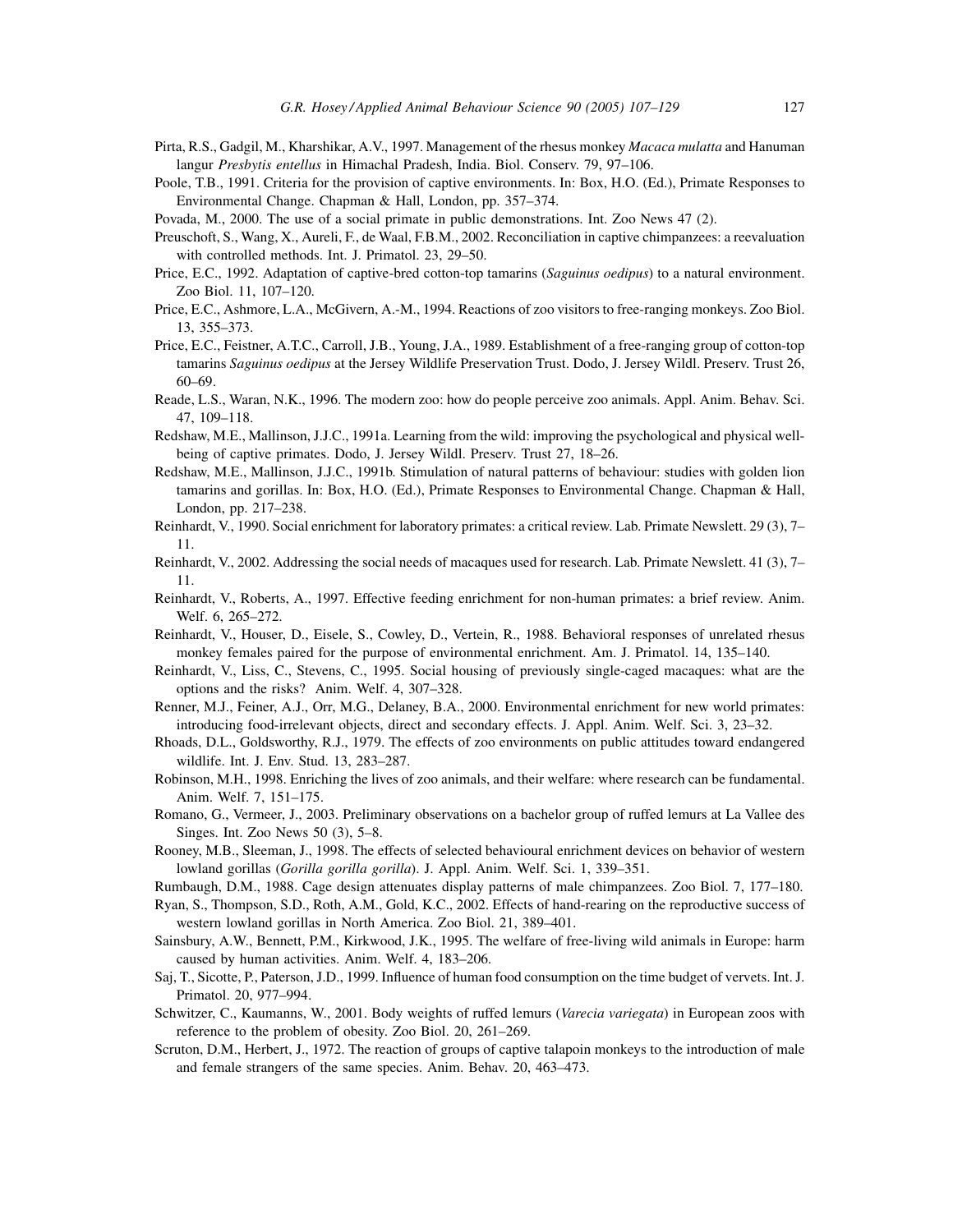- Schino, G., Aureli, F., D'Amato, F.R., D'Antoni, M., 1993. Infant kidnapping and co-mothering in Japanese macaques. Am. J. Primatol. 30, 257–262.
- Scucchi, S., Cordischi, C., Aureli, F., Cozzolino, R., 1988. The use of redirection in a captive group of Japanese macaques. Primates 29, 229–236.
- Seres, M., Aureli, F., de Waal, F.B.M., 2001. Successful formation of a large chimpanzee group out of two preexisting subgroups. Zoo Biol. 20, 501–505.
- Shepherdson, D.J., 1988. The application and evaluation of behavioural enrichment in zoos. Primate Rep. 22, 35– 42.
- Simons, E.L., 1986. Lemurs in a natural habitat in North Carolina: a crucial step in reintroduction to the wild. Primate Conserv. 7, 60–62.
- Small, M.F., 1998. Macaque see, macaque do. In: Ciochon, R.L., Nisbett, R.A. (Eds.), The Primate Anthology. Prentice Hall, New Jersey, pp. 225–229.
- Smith, A., Lindburg, D.G., Vehrencamp, S., 1989. Effect of food preparation on feeding behavior of lion-tailed macaques. Zoo Biol. 8, 57–65.
- Southwick, C.H., 1967. An experimental study of intragroup agonistic behavior in rhesus monkeys (Macaca mulatta). Behaviour 28, 182–209.
- Southwick, C., Siddiqi, M.F., 1998. The rhesus monkey's fall from grace. In: Ciochon, R.L., Nisbett, R.A. (Eds.), The Primate Anthology. Prentice Hall, New Jersey, pp. 211–218.
- Stahl, D., Herrmann, F., Kaumanns, W., 2000. Group formation of a captive all-male group of lion-tailed macaques (Macaca silenus). Primate Rep. 58, 93–108.
- Stearns, M., White, B.C., Schneider, E., Bean, E., 1988. Bird predation by captive woolly monkeys (Lagothrix lagotricha). Primates 29, 361–367.
- Stoinski, T.S., Hoff, M.P., Maple, T.L., 2001a. Habitat use and structural preferences of captive western lowland gorillas (Gorilla gorilla gorilla): effects of environmental and social variables. Int. J. Primatol. 22, 431–448.
- Stoinski, T.S., Hoff, M.P., Lukas, K.E., Maple, T.L., 2001b. A preliminary behavioral comparison of two captive all-male gorilla groups. Zoo Biol. 20, 27–40.
- Swanagan, J.S., 2000. Factors influencing zoo visitors' conservation attitudes and behavior. J. Environ. Educ. 31, 26–31.
- Tilson, R.L., 1986. Primate mating systems and their consequences for captive management. In: Benirschke, K. (Ed.), Primates: The Road to Self-Sustaining Populations. Springer, New York, pp. 361–373.
- Traylor-Holzer, K., Fritz, P., 1985. Utilization of space by adult and juvenile groups of captive chimpanzees (Pan troglodytes). Zoo Biol. 4, 115–127.
- Tutin, C.E.G., Fernandez, M., 1991. Responses of wild chimpanzees and gorillas to the arrival of primatologists: behaviour observed during habituation. In: Box, H.O. (Ed.), Primate Responses to Environmental Change. Chapman & Hall, London, pp. 187–197.
- Van Hooff, J.A.R.A.M., 1986. Behavior requirements for self-sustaining primate populations: some theoretical considerations and a closer look at social behavior. In: Benirschke, K. (Ed.), Primates: The Road to Self-Sustaining Populations. Springer, New York, pp. 307–319.
- Veasey, J.S., Waran, N.K., Young, R.J., 1996. On comparing the behaviour of zoo housed animals with wild conspecifics as a welfare indicator. Anim. Welf. 5, 13–24.
- Vermeer, J., 2000. La Vallée des Singes: a new primate zoo in France. Int. Zoo News 47 (5).
- Vick, S.J., Anderson, J.R., Young, R., 2000. Maracas for Macaca? Evaluation of three potential enrichment objects in two species of zoo-housed macaques. Zoo Biol. 19, 181–191.
- Visalberghi, E., Anderson, J.R., 1993. Reasons and risks associated with manipulating captive primates' social environments. Anim. Welf. 2, 3–15.
- Wasserman, F.E., Cruikshank, W.W., 1983. The relationship between time of feeding and aggression in a group of captive hamadryas baboons. Primates 24, 432–435.
- Waterhouse, M., Waterhouse, H., 1971. Population density and stress in zoo monkeys. Ecologist 1 (10), 19–21.
- Webster, D., 2000. The setting up of a public walk-through mixed lemur exhibit. Int. Zoo News 47 (8).
- Werdenich, D., Dupain, J., Arnheim, E., Julve, C., Deblauwe, I., van Elsacker, L., 2003. Reactions of chimpanzees and gorillas to human observers in a non-protected area in South-Eastern Cameroon. Folia Primatol. 74, 97–100.
- White, B.C., Houser, L.A., Fuller, J.A., Taylor, S., Elliott, J.L.L., 2003. Activity-based exhibition of five mammalian species: evaluation of behavioural changes. Zoo Biol. 22, 269–285.